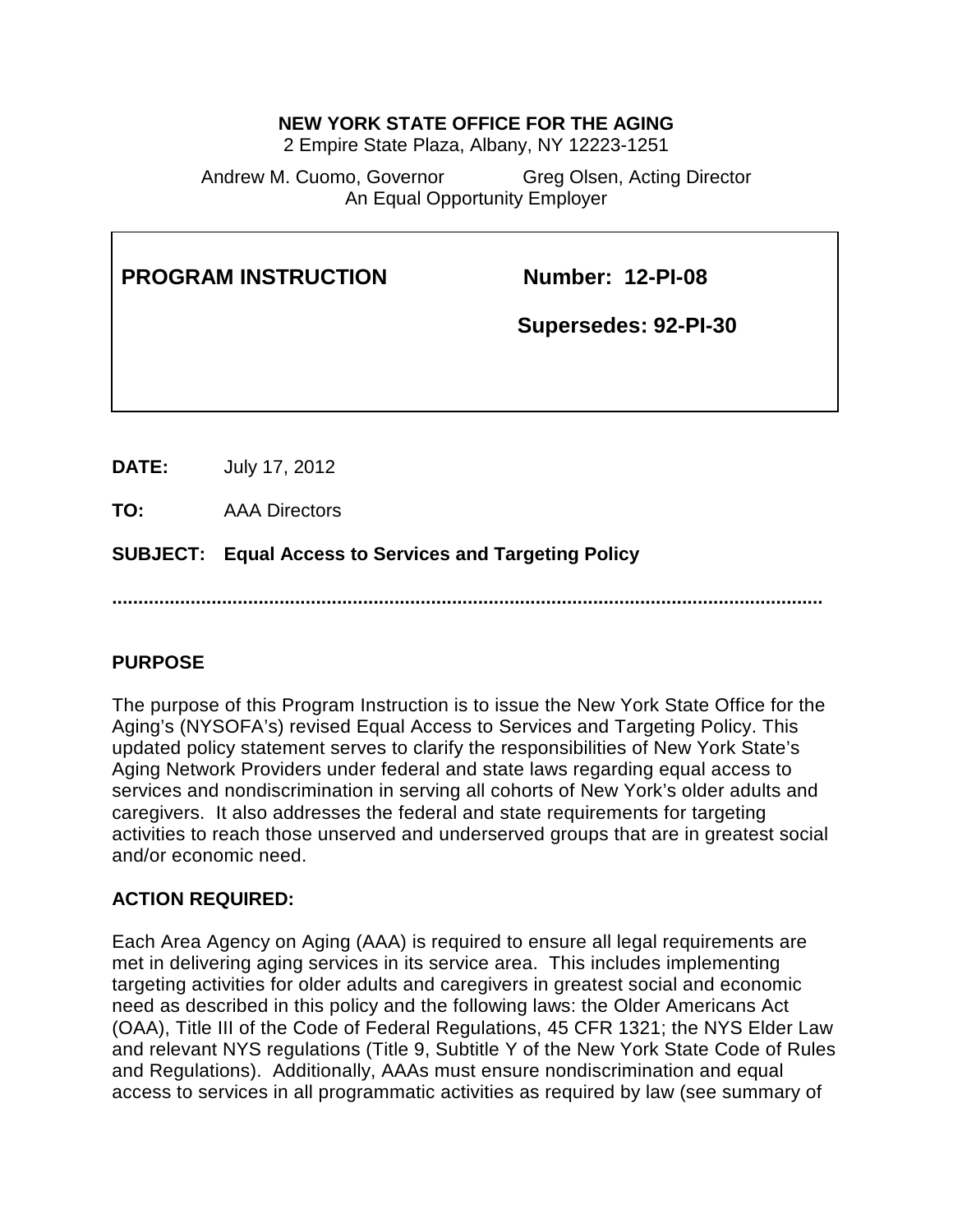relevant laws below and resource list at the end of this document for more information).

## **BACKGROUND**

The increase in the number of older persons, especially among ethnically diverse populations, immigrants with limited English proficiency and those who are age 85 and older, is challenging society's ability to meet the rapidly growing demand for age-related services. Such demographic changes call for specific approaches to service delivery that take into account issues such as health care disparities and cultural and linguistic competence*.* This Equal Access to Services and Targeting Policy is promulgated to advise Area Agencies on Aging (AAA) of their responsibilities and assist aging service providers in responding to the needs of New York's diverse older adults who have the greatest social and economic needs.

Over the last decade within New York State (NYS), the minority population aged 60 and older grew by 43 percent, compared to 8 percent for the non-minority population. Growth in the aged 85 and older minority population group is expected to be even greater. Over the last decade, this age group grew by 81 percent, compared to 22 percent for the non-minority population. This high growth rate will continue over the next three decades. Additionally, according to the 2009 American Community Survey, 21.3 percent of the NYS population is foreign-born, with 28.5 percent of the population speaking a language other than English at home.

In addition, the Centers for Disease Control and Prevention's (CDC) Office of Minority Health and Health Disparities states that "compelling evidence indicates that race and ethnicity correlate with persistent, and often increasing, health disparities among the U. S. populations." In addition to race and ethnicity, the CDC found that health disparities also occur among various segments of the population by gender, education or income, disability, geographic location, or sexual orientation.

This Equal Access and Targeting Policy, which includes all of the following pages, provides information to Area Agencies on Aging (AAAs) regarding their responsibilities in developing and implementing strategies to improve equal access to, and targeting of services for, unserved and/or underserved populations who are in greatest social and/or economic need.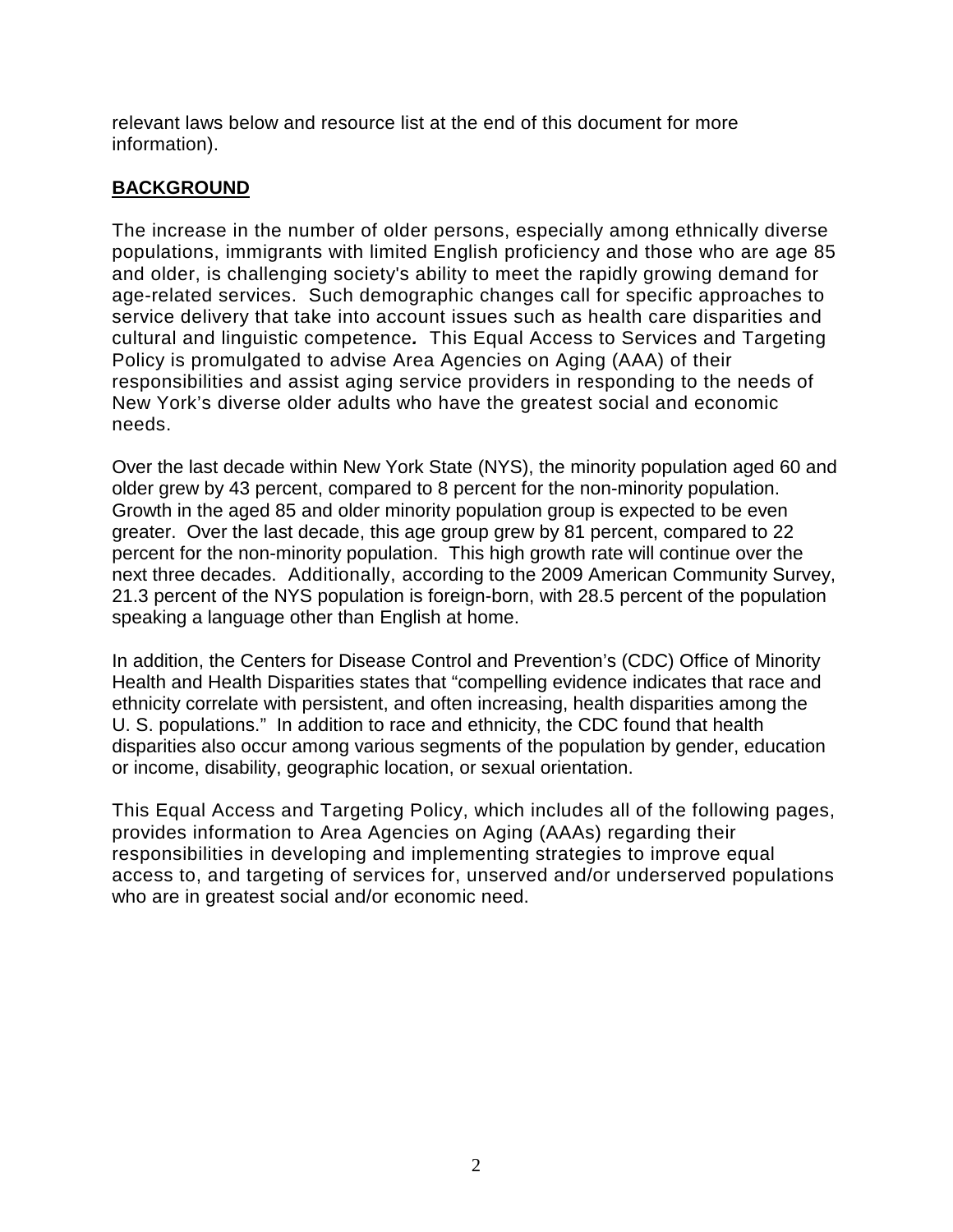# **EQUAL ACCESS TO SERVICES AND TARGETING POLICY**

|                | <b>Table of Contents</b>                                 | <b>Pages</b> |
|----------------|----------------------------------------------------------|--------------|
| $\mathbf{I}$ . | <b>Legal Environment and General Requirements</b>        | 4            |
| Ш.             | Definitions and General Requirements Regarding Targeting | 5            |
| III.           | <b>Targeting Objectives and Goals</b>                    | 8            |
| IV.            | NYSOFA Equal Access and Targeting Responsibilities       | 10           |
| V.             | AAA Equal Access and Targeting Responsibilities          | 11           |
| VI.            | Language Assistance                                      | 14           |
|                | A. Language Assistance Requirements                      | 14           |
|                | B. Providing Meaningful Access to Persons with LEP       | 16           |
|                | Interpretation and Translation                           | 17           |
| VII.           | <b>Resources for Technical Assistance</b>                | 19           |
| VIII.          | Questions                                                | 21           |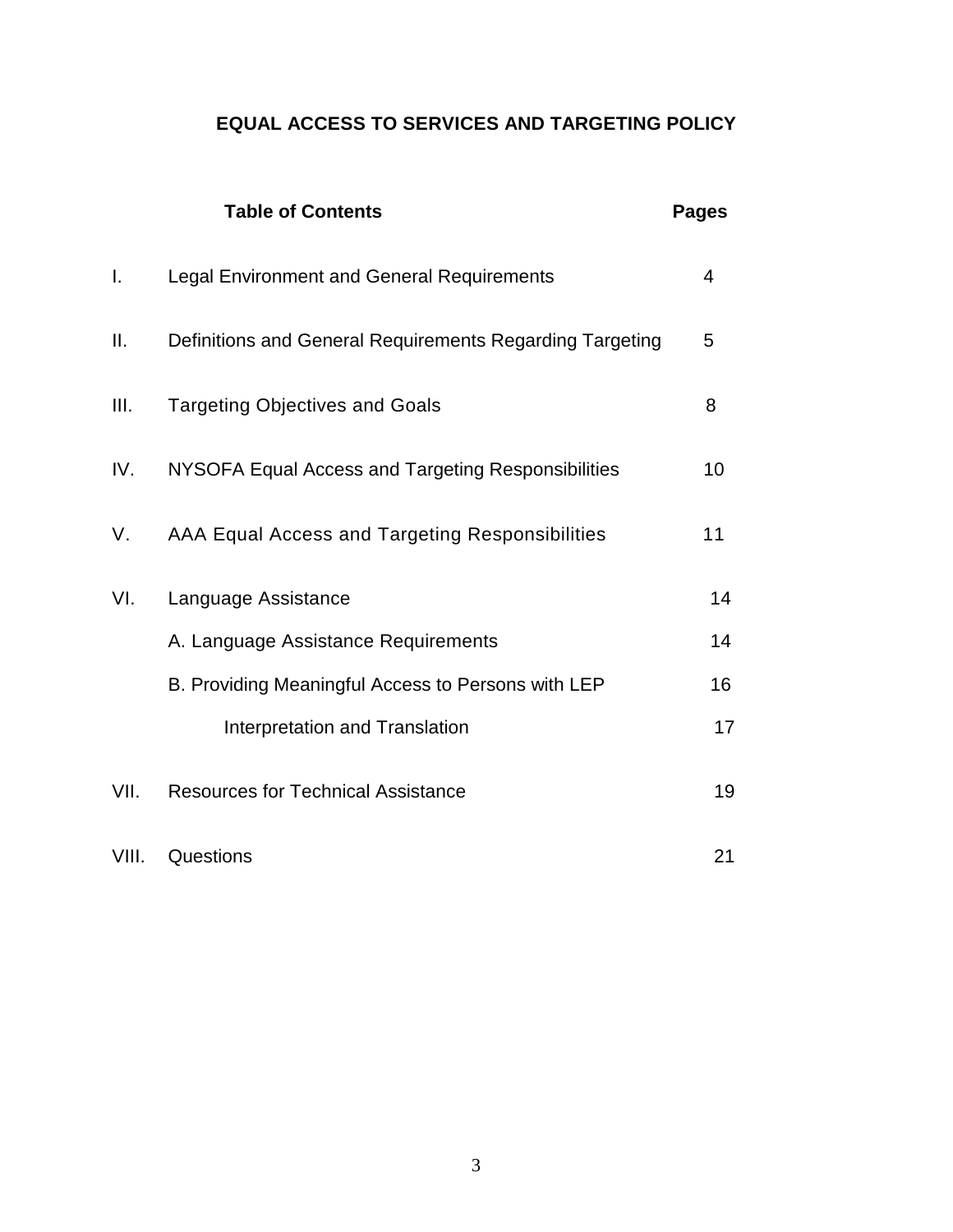# **I. LEGAL ENVIRONMENT AND GENERAL REQUIREMENTS**

The preference to serve those in greatest social or economic need was inherent in the federal OAA, as enacted in 1965, and has been explicitly re-emphasized and expanded in subsequent amendments. This preference is reflected in current language within the OAA, for example, §305(a)(2); §306(a)(1); §306(a)(4)(A) and (B); §306(a)(11)(A) and §306(a)(15)(A). The older adult groups identified within the OAA for particular attention include those which are defined under Section II.B., "Population Groups to be Included in Targeting Efforts" below**.** These groups continue to comprise a significant segment of older adults in greatest social or economic need, who are underserved in aging programs and services.

The NYS Elder Law § 203, Title 9, Subtitle Y, §6652.4 (e) and §6654.3 of the New York Code of Rules and Regulations, also require the targeting of services to older adults who are low-income, minority, frail, or vulnerable (see Section II. B of this Program Instruction for further clarification of older adults included in these categories by NYSOFA).

Both the OAA Regulations (Title III Regulations, Title 45, Code of Federal Regulations (CFR)  $\S$  1321.5) and NYSOFA Regulations (Title 9, Subtitle Y,  $\S$  6651.2(c)(iv)), also require compliance with federal and state nondiscrimination laws (see below) in all programs and services.

In addition to the OAA and NYS Regulations, entities receiving federal funds, which include AAAs and their subcontractors, are required to meet additional legal requirements regarding nondiscrimination and equal access to services, as described below.

**Title VI of the Civil Rights Act of 1964 (CRA Title VI) mandates that entities** receiving federal financial assistance **(which would include AAAs and all subcontractors)** may **not,** based on race, color, or national origin exclude any person from participation in; deny the benefits of; or subject any person to discrimination, under any program or activity receiving federal financial assistance. Under the CRA Title VI precept regarding national origin, "…failure to ensure that limited English proficiency *(*LEP) persons can effectively participate in or benefit from federally assisted programs and activities may violate the prohibition …against national origin discrimination." (See Section VI., Language Assistance in this Program Instruction for more details on obligations to provide language access.)

**Federal Executive Order 13166** requires entities that receive federal funds to: examine the services they provide, identify any need for services to those with limited English proficiency (LEP), and develop and implement a system to provide those services so persons with LEP can have meaningful access (see Section VI. below).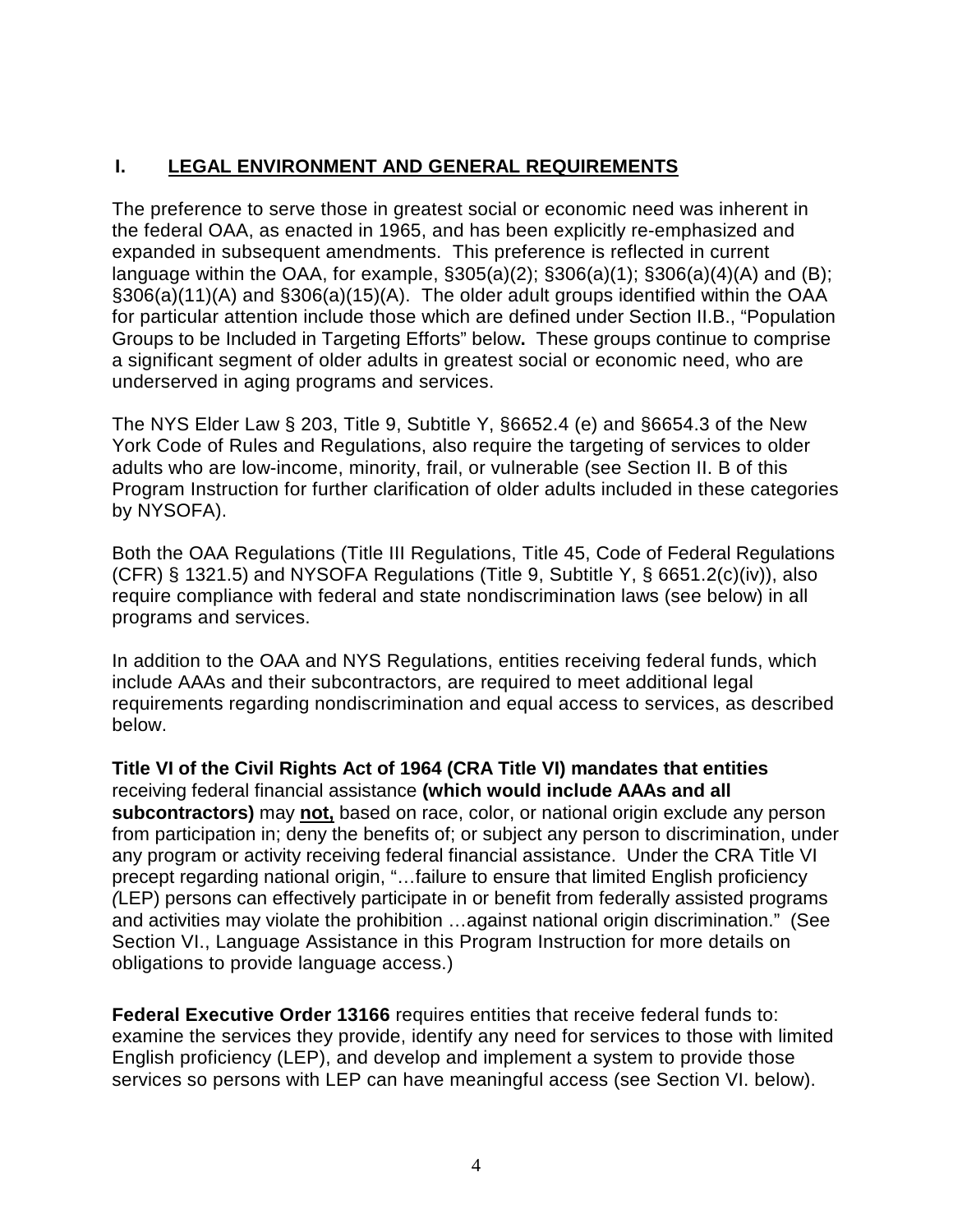**Section 504 of the Rehabilitation Act of 1973, and Titles II and III of the Americans with Disabilities Act (ADA)** prohibit covered entities from discriminating against persons with disabilities in the provision of benefits or services or the conduct of programs or activities. Section 504 applies to programs or activities that receive federal financial assistance, directly or as subcontractors (e.g., AAAs and subcontractors). Title II of the ADA covers all of the services, programs, and activities conducted by public entities (state and local governments, departments, agencies, etc.). Title III covers private entities, including nonprofits that are considered places of public accommodation, which would include, but are not limited to, health related offices and senior centers.

**The New York State Human Rights Law (HRL), §290 through §301 of the Executive Law of NYS prohibits discrimination on the basis of the following characteristics**: Race, Color, Creed, National Origin, Sex, Age, Disability, Sexual Orientation, Marital Status, Familial Status, Military Status, Domestic Violence Victim Status, Arrest or Conviction Record, and Predisposing Genetic Characteristics.

**Localities may have Human Rights legislation** that also affects AAAs and their subcontractors. NYS Aging Network providers should ensure that they are familiar and comply with county and city laws and regulations in this regard, e.g., Albany, New York City, Suffolk, and Westchester Counties all have local Human Rights laws (not an all inclusive list, examples only).

**Title IV of the Personal Responsibility and Work Opportunity Reconciliation Act of 1996 (PRWORA)** restricts access to "Federal public benefits" to qualified aliens in defined program areas. However, immigration and citizenship verification requirements promulgated by the Department of Justice under PRWORA are **not** applicable to Administration for Community Living (ACL) administered OAA programs. Therefore, **non-citizens, regardless of their alien status, should not be banned from services authorized by the OAA and administered by the ACL based solely on their alien status.** To do so may violate the requirements of other civil rights legislation as described above.

## **II. DEFINITIONS AND GENERAL REQUIREMENTS REGARDING TARGETING**

# **A. Targeting**

Targeting is defined in NYSOFA regulations §6651.2(i)(1) as, "… a range of activities at system, program, and client levels designed to identify individuals in a specified, defined population (called the target population(s)) who need services, and designed to increase service delivery to the target population by linking or providing them with appropriate services." AAAs are responsible for implementing targeting activities at the various levels described below, as follows: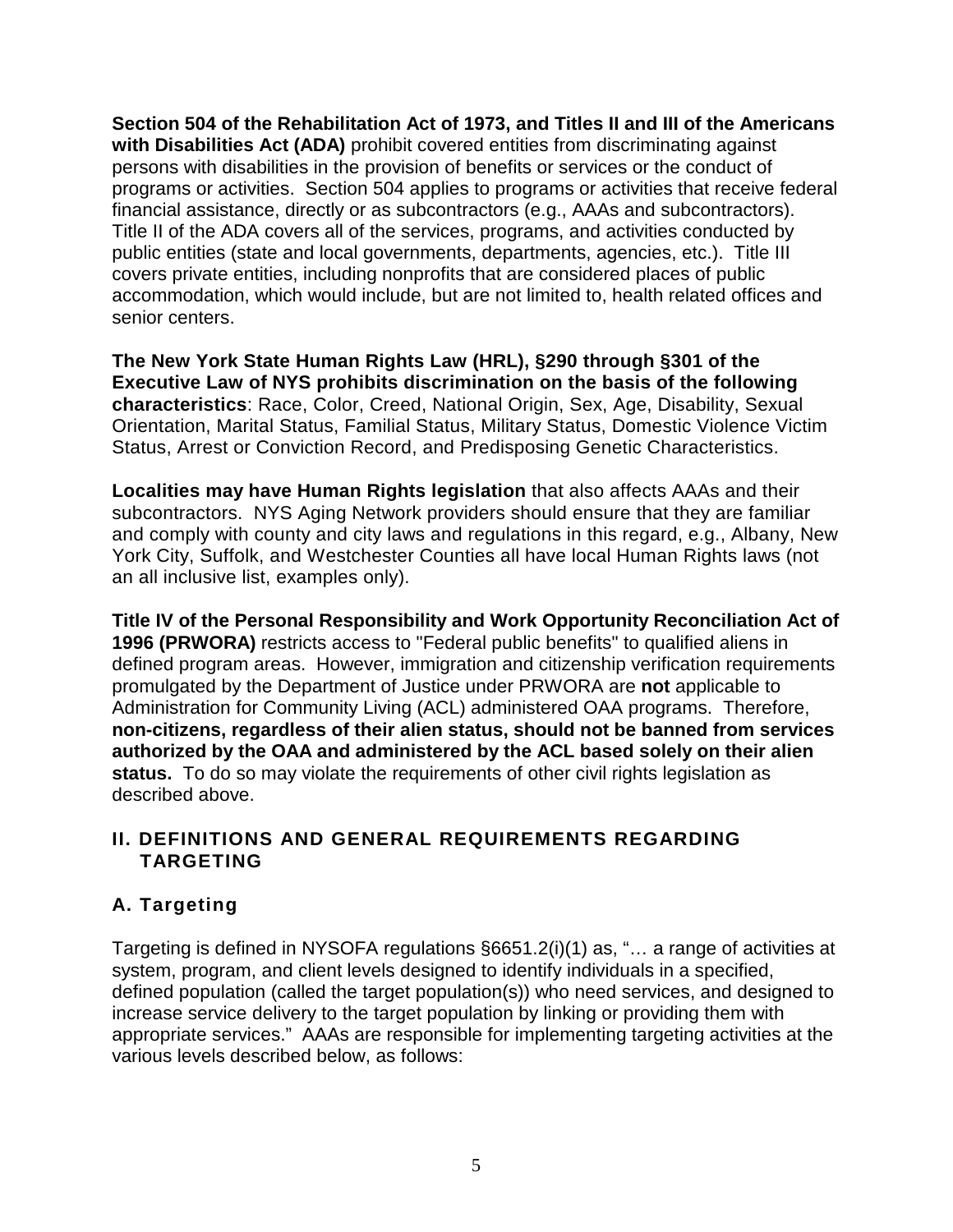- System targeting includes but is not limited to three processes with the goal of making good faith efforts to meet targeting objectives:
	- (1) Advocating and assisting other agencies to use their resources in service delivery processes;
	- (2) Determining the overall mix of services to be supported by AAA resources; and,
	- (3) Coordinating and integrating services with those of other agencies.
- Program targeting is the process of operationalizing system targeting, and a method of determining:
	- (1) which service providers are to be used;
	- (2) what service protocols are followed;
	- (3) how the clients will be identified and served; and,
	- (4) where the service is to be provided geographically.
- Client Targeting is the process of identifying, assessing and serving those individual older adults most in need, for example, by using outreach strategies designed to identify clients in targeted cohorts.

Targeting activities must be designed to identify individuals in the target populations who need services and to increase service delivery to the target population by linking targeted populations to, or providing them with, appropriate service. The Area Agencies on Aging should provide local leadership and assist in coordinating the planning of a range of activities at the system, program, and client levels designed to increase service delivery to the targeted population(s) in their respective service areas.

## **B. Population Groups to be Included in Targeting Efforts**

The Older Americans Act requires NYSOFA to provide assurances that preference "will be given to providing services to older individuals with the greatest economic or social needs…" with particular attention to specifically identified targeted groups (OAA §305(a)(2)(E)). The term "greatest economic need" is defined as the need resulting from an income at or below the poverty levels as established by the US Office of Management and Budget. The term "greatest social need" refers to the need caused by non-economic factors which include physical and mental disabilities, language barriers and cultural, social or geographical isolation including isolation caused by racial or ethnic status that restricts an individual's ability to perform normal daily tasks or threatens the capacity of the individual to live independently (OAA §102 (23 and 24)).

The State Office for the Aging has identified the following four target groups within NYS, which have the greatest economic and social needs: **minorities, low-income, frail, and vulnerable**. Specific definitions for each group are listed below, updated where applicable in accord with the 2010 U.S. Census definitions.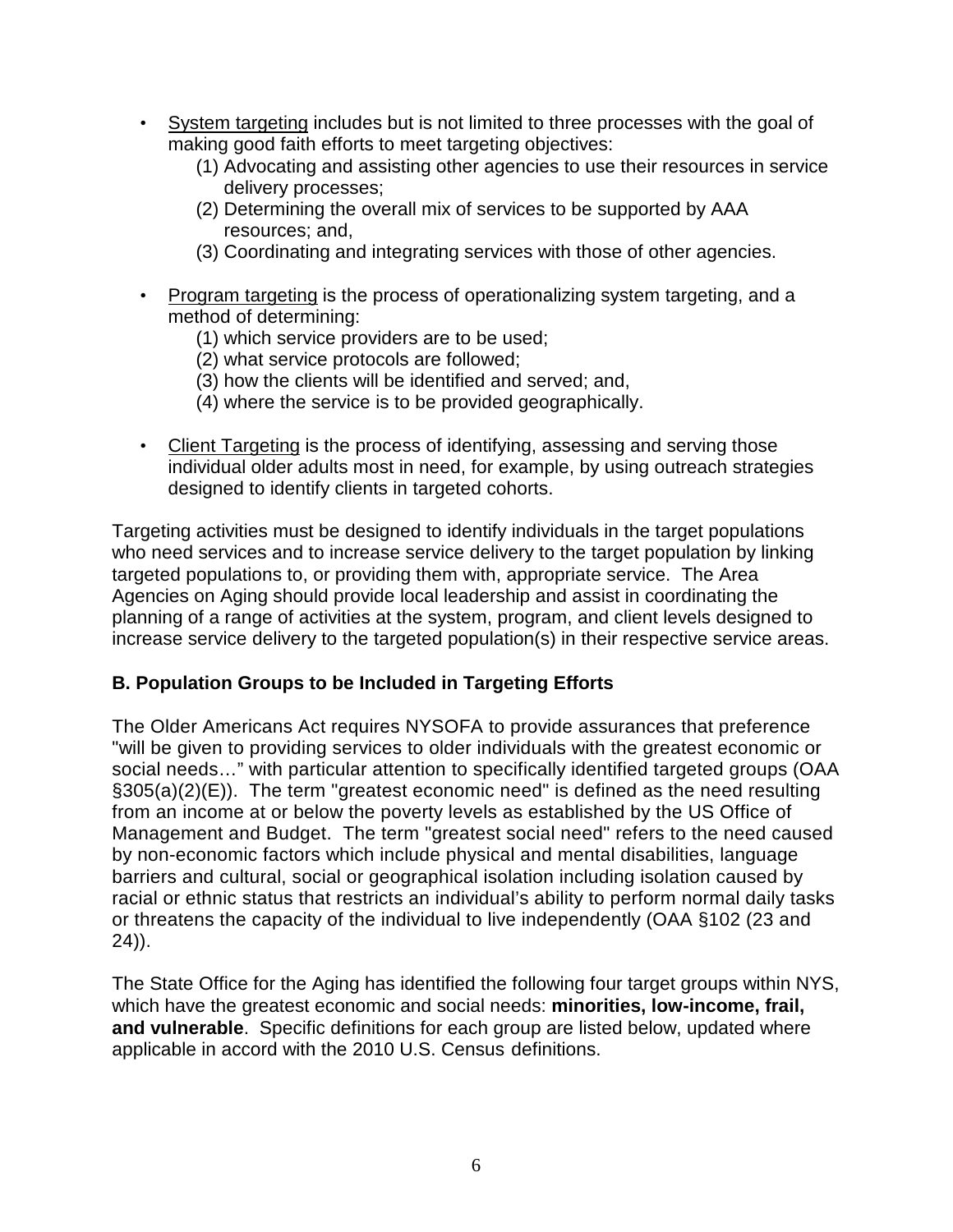1. **Minority -** persons of Black, Hispanic, Asian, Native American (American Indian), Alaska Native, Native Hawaiian or Other Pacific Islander origins. Persons whose origins are of 2 or More Races or who are identified as being in a racial category different from those above (other than white) may be included (see the Other Race or 2 or More Races categories, defined below).

- A. Black refers to a person who has origins in any of the Black racial groups of Africa. This includes, for example, persons who self report as Black, African American, Kenyan, Nigerian, Haitian or other applicable identification.
- B. Hispanic (or Latino) refers to a person of Cuban, Mexican, Puerto Rican, South or Central American, or other Spanish culture or origin regardless of race. Hispanic origin can be viewed as the heritage, nationality group, lineage, or country of birth of the person or the person's parents or ancestors before their arrival in the United States. People who identify their origin as Hispanic, Latino, or Spanish may be any race.
- C. Asian refers to a person having origins in any of the original peoples of the Far East, Southeast Asia, or the Indian subcontinent, including, but not limited to, Cambodia, China, India, Japan, Korea, Malaysia, Pakistan, the Philippine Islands, Thailand, and Vietnam.
- D. American Indian or Alaska Native refers to a person having origins in any of the original peoples of North and South America (including Central America) and who maintains tribal affiliation or community attachment. This category includes people who indicated their race(s) as "American Indian or Alaska Native" or reported their enrolled or principal tribe, such as Navajo, Blackfeet, Inupiat, Yup'ik, and/or Central American or South American Indian groups.
- E. Native Hawaiian or Other Pacific Islander refers to a person having origins in any of the original peoples of Hawaii, Guam, Samoa, or other Pacific Islands.
- F. Other Race or 2 or More Races this category includes persons who self identify as multiracial, mixed, interracial, or a racial category other than white, not included in the descriptions above.
- 2. Low -Income Persons with incomes at or below 150% of the poverty level.
- 3. Frail Persons with one or more functional deficits in the following areas:
	- o Physical functions;
	- o Mental functions;
	- o Activities of daily living (eating, bed/chair transfer, dressing, bathing, toiletry and continence); and/or,
	- o Instrumental activities of daily living (meal preparation, housekeeping, shopping, medications, telephone, travel, and money management).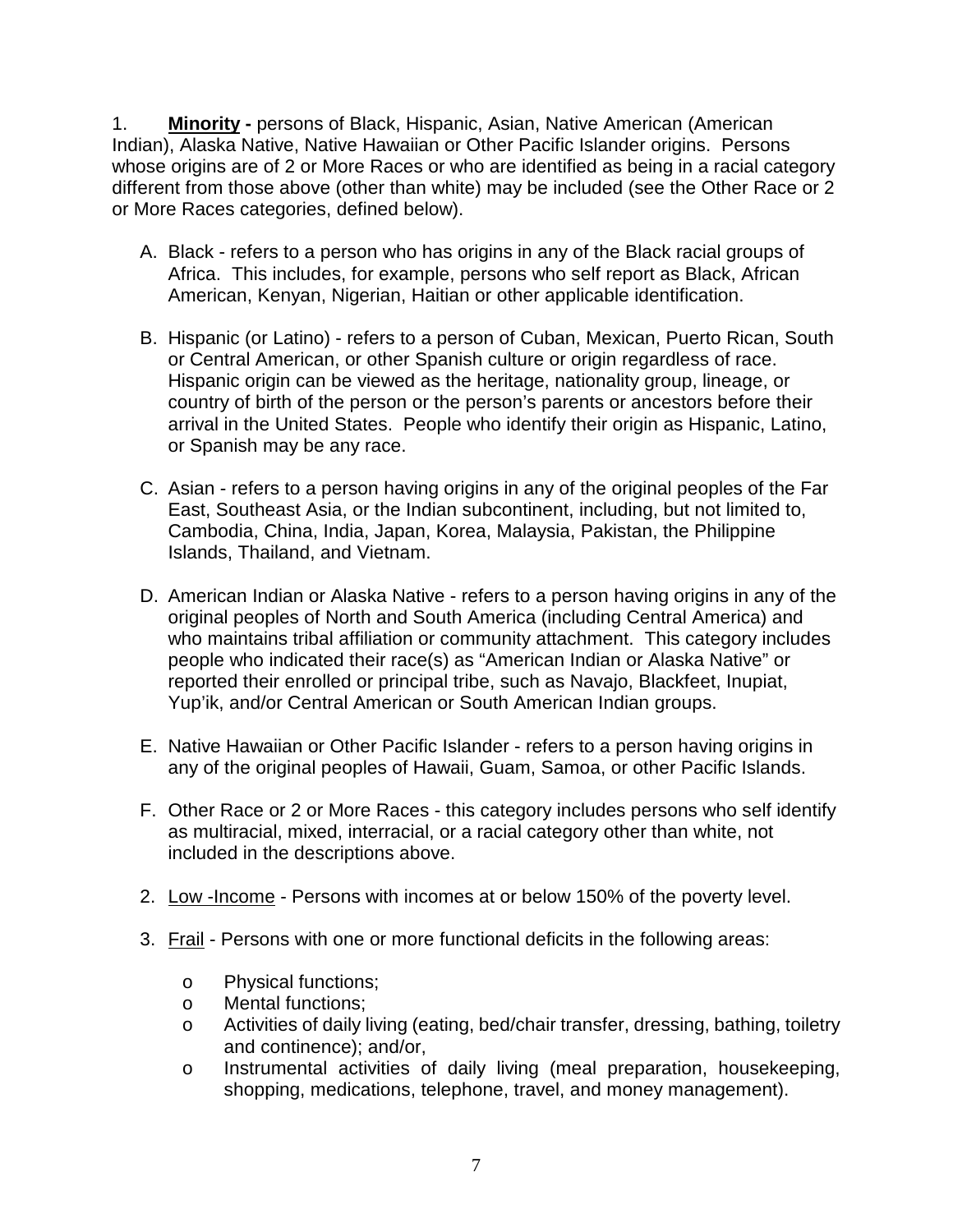- 4. Vulnerable Persons with a deficit of social resources, those who are isolated socially, linguistically or geographically, and/or those affected by other environmental conditions including the following:
	- Language barriers; <sup>[[1](#page-7-0)</sup>Limited English Proficiency(LEP)]
	- o Rural residence;<sup>[2](#page-7-1)</sup>
	- o Persons with disabilities;
	- o Institutionalized or at risk of institutionalization;
	- o Lesbian, gay, bisexual, transgender (LGBT) older adults;
	- $\circ$  Low literacy;<sup>[3](#page-7-2)</sup>
	- o Older adult caregivers of children with developmental disabilities, mental illness, or other disabilities requiring a caretaker (e.g., traumatic brain injury);
	- o Homebound; and,
	- o Alzheimer's or other Dementia.

## **III. TARGETING OBJECTIVES AND GOALS**

Targeting requirements are applicable to all Older Americans Act and New York State programs (e.g., Community Services for the Elderly (CSE), Expanded In-Home Services for the Elderly (EISEP), Supplemental Nutrition Assistance Program (SNAP), etc.) administered by NYSOFA and the Area Agencies on Aging.

Consistent with the OAA and NYS applicable regulations, the aging services network's targeting goal is to substantially increase the numbers of older adults from targeted population groups (minority, low-income, frail, vulnerable) served by both Aging Network funded programs and programs funded by other community resources (such as the local Department of Social Services, Mental Health, Public Health Nursing, United Way, etc.) through network system development activities, and assisted referrals.

<span id="page-7-0"></span> $\overline{a}$ 1 **LEP definition**, condensed from Policy Guidance for US Department of Health and Human Services (ACL) Funding Recipients: A Limited English Proficient (LEP) individual is a person who does not speak English as his/her primary language and who has "a limited ability to read, write, speak, or understand English, and may be eligible to receive language assistance with respect to a …service, benefit, or encounter."

<span id="page-7-1"></span><sup>2</sup> **"Rural" defined by US Census** as all population, housing, and territory not included within an urban area. Urban areas comprise (1) urbanized areas (a central place and its adjacent densely settled territories Rural (2) continued: with a combined minimum population of 50,000) and (2) an incorporated place or a census designated place with 20,000 or more inhabitants.

<span id="page-7-2"></span><sup>3</sup> **Low Literacy**: in 1991, Congress passed the *National Literacy Act* that defined literacy as "an individual's ability to read, write, and speak in English, and compute and solve problems at levels of proficiency necessary to function on the job and in society, to achieve one's goals, and develop one's knowledge and potential." Rather than classifying individuals as either "literate" or "illiterate," five levels of literacy were defined with Level 1 reflecting the lowest skills and Level 5 reflecting the highest skills.(U.S. Department of Education).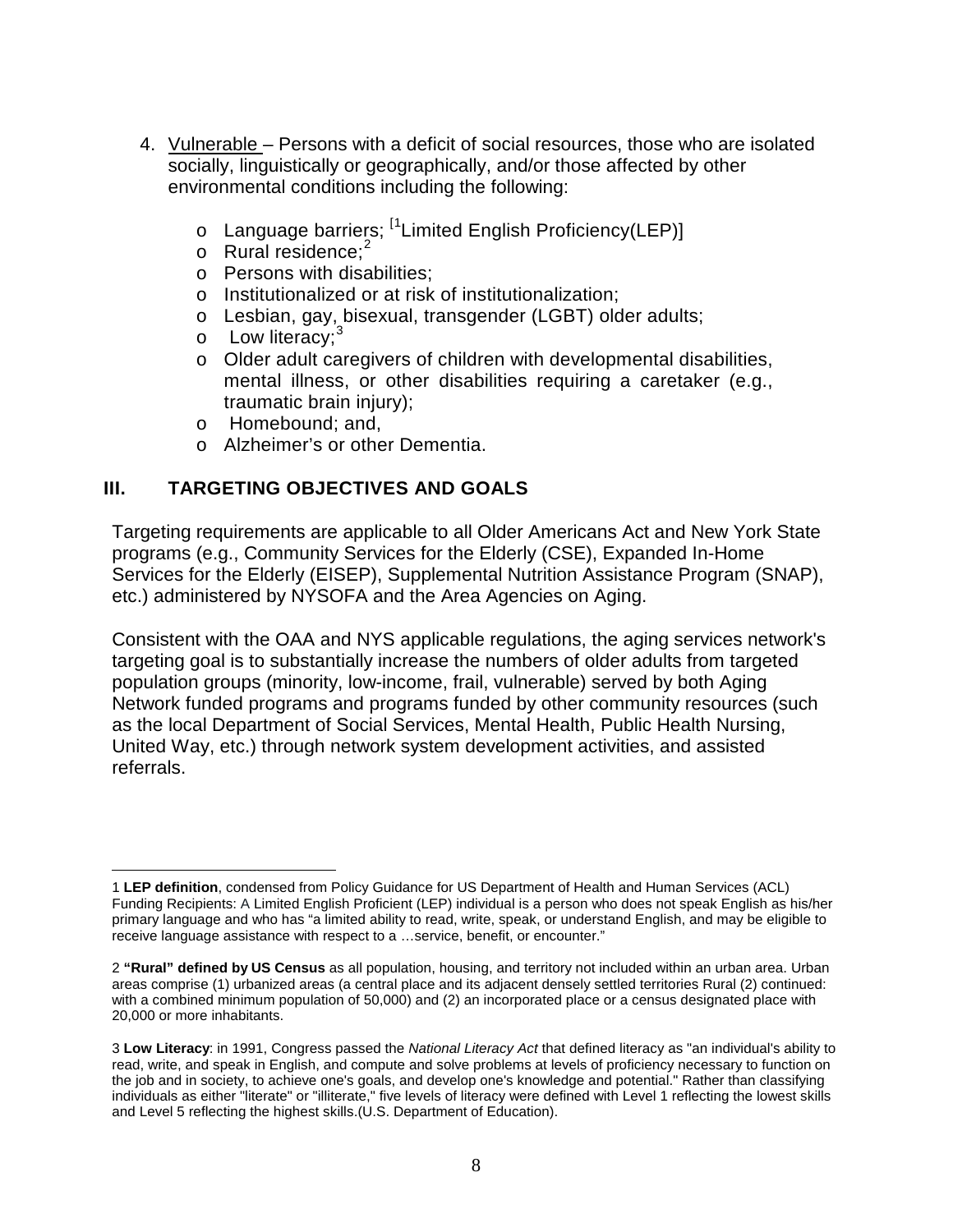AAAs are required to set specific objectives, consistent with NYSOFA policy, for providing services to older individuals with greatest economic and social needs as defined under Section II., B., of this policy. Within the Four Year and Annual Implementation Planning processes, NYSOFA requires AAAs to specify, and /or report on, the planned targeting activities at the system, program and client levels for the applicable time period.

Additionally, minimum numerical goals, based on the most current U.S. Census data must be developed within the Four Year Plan and AAAs must report on these goals annually through the AIP process. An example of the process for setting minimum numeric goals is as follows:

If a Planning and Service Area (PSA) has 10,000 older adults of whom 500 belong to a particular target group, then that target group represents 5% of the general older adult population. If an AAA plans to serve 1,000 older adults within its PSA, targeting efforts should ensure that at the minimum, 50 (5% x 1,000) members of the target group are included among service recipients. If using this method results in a fraction, the number should be rounded up to the nearest whole number (person).

The numeric formula should be applied to those targeted cohorts for whom comparable census data is available. These cohorts include unserved and underserved older adults in greatest social or economic need who are: low-income, low-income minorities (includes Hispanics, Native American/Alaskan Natives, Asians, Blacks, Native Hawaiians/Pacific Islanders, persons who are of other races (excluding white) or two or more races), rural residents, older adults with limited English proficiency, and frail/persons with disabilities.

In setting goals, AAAs should consider the representation of targeted populations within their PSAs that need specific services. While goals do not have to be program specific, meaningful targeting efforts require AAAs to determine where their targeting efforts should be directed to meet the needs of "targeted" older adults. For example, if, in a given PSA, a significantly higher percentage of older adults from a targeted cohort requires EISEP services, with little immediate need for programming provided in a Senior Center, efforts to reach the targeting goal successfully would focus more heavily on EISEP services for the target cohort.

AAAs also have the option of adding additional goals based on unique local priorities. For example, a PSA may have a cohort of "targeted" older adults with HIV/AIDS (e.g., residents with HIV/AIDS in a specific region of the PSA) requiring specific outreach and programmatic efforts. In these instances, AAAs should include in reports to NYSOFA, the applicable population data and cite data sources, which may come from a source other than the U.S. Census. For example, an AAA might provide the number of older adults in the cohort with HIV/AIDS, the source of data and relevant information in the AIP reporting process regarding any additional goals they may have in its PSA.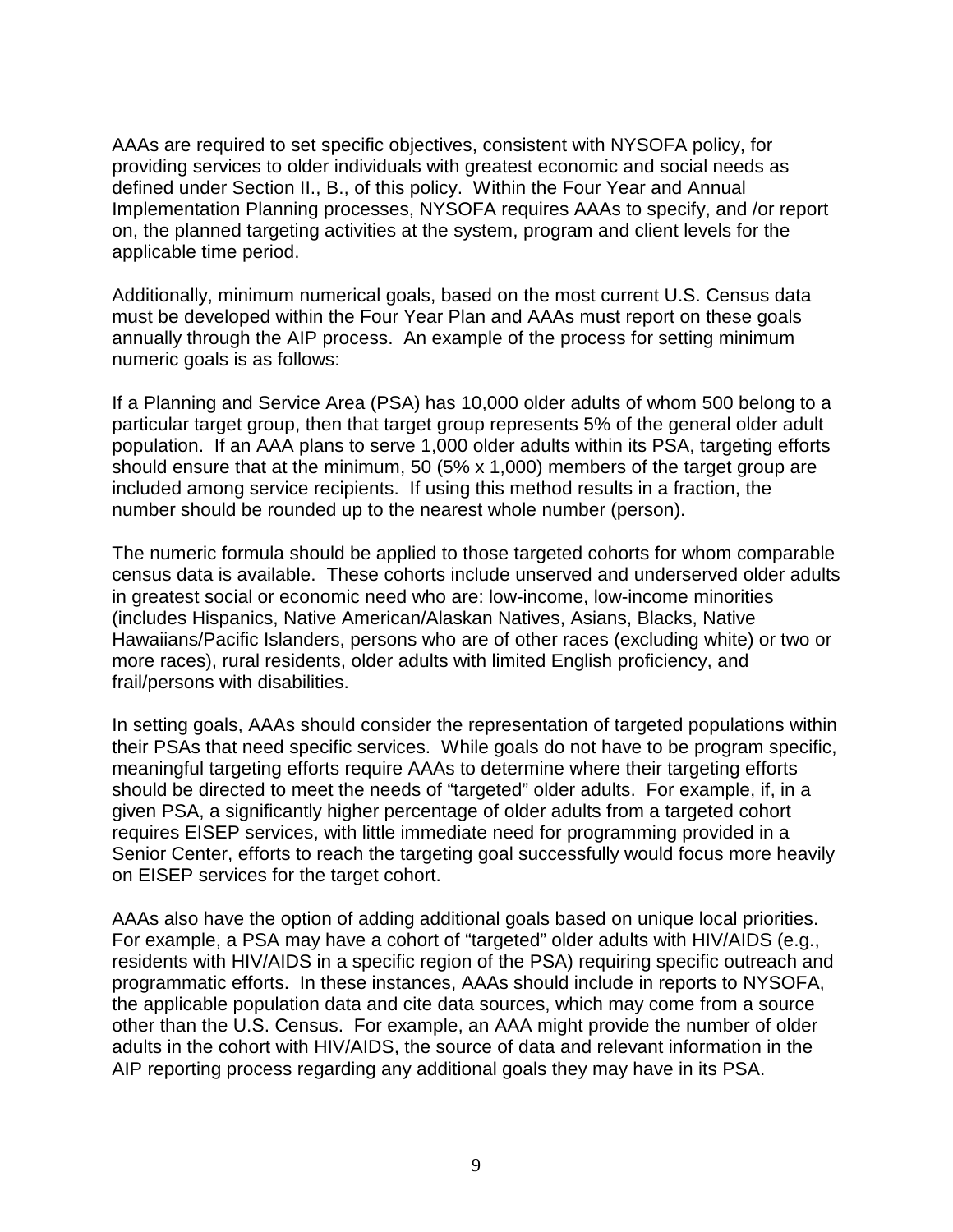AAAs should note, however, that, based on significant racial, ethnic, and language disparities in health related care outcomes and the need to more effectively address the needs of increasingly diverse populations, NYSOFA's policy requires that AAAs must make good faith efforts to serve members of target groups in substantially higher percentages than their representation in the general older adult population of the Planning Service Area (PSA). This approach is consistent with the OAA's stated preference to provide…. **"***services to older individuals with the greatest economic or social needs…" with particular* attention to specifically identified targeted groups. (OAA  $$305(a)(2)(E)$ ).

It should also be noted that AAAs may also develop targeting strategies for those targeted groups for which comparable census data may not be available. Thus, the AAA may not be able to determine a realistic numeric goal. For example, currently data on the representation of LGBT older adults is not captured through the U.S. Census and, for many PSAs, may not be available locally or regionally from other sources. However, AAAs may make efforts to create community linkages to identify and provide services to the LGBT older adult population in the PSA.

All AAAs must provide assurances to NYSOFA within their area plans that they will provide information and outreach to specified target populations and will make the maximum efforts through system, program, and client targeting to promote and increase services to these underserved and/or underrepresented groups.

AAAs targeting objectives and numerical goals are subject to review and approval by NYSOFA in the Four Year Plan and Annual Implementation Plan processes, evaluation visits and monitoring, including the ongoing review of the Consolidated Area Agency Reporting System (CAARS) reports. AAAs should be prepared to describe in detail their good faith efforts and results towards serving members of target groups in higher percentages than their representation in the general PSA population of older adults.

## **IV. NYSOFA EQUAL ACCESS AND TARGETING RESPONSIBILITIES**

Under the requirements of the OAA §305 (a), NYSOFA is responsible for developing and administering the State Plan. This includes responsibility for assuring that preference will be given to providing services to older individuals with greatest economic and social needs, with particular attention to targeted groups**.** NYSOFA is also required to: develop policies consistent with legal requirements governing all aspects of federally and/or NYS funded aging programs including equal access, targeting and nondiscrimination requirements; enforce these policies (Title III Regulations, Title 45, Code of Federal Regulations (CFR) § 1321.11); and evaluate the effectiveness of Title III and VII services provided to individuals with greatest social and economic need with particular attention to targeted groups [OAA§ 307(a)(4)],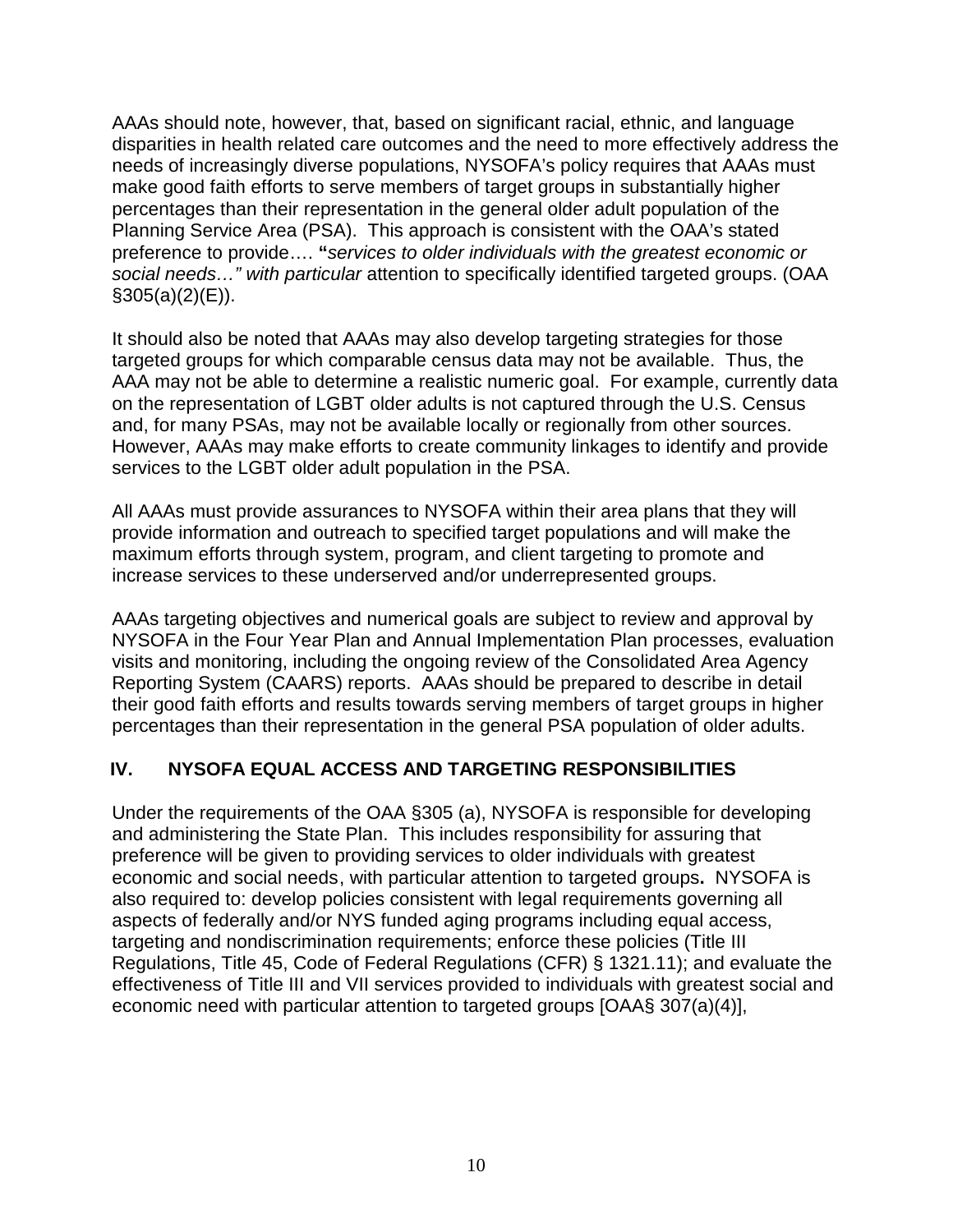Other NYSOFA equal access and targeting activities may include:

- A. Ensuring that the intrastate funding formula reflects the proportion of targeted groups among the local PSAs (Title 45 CFR §1321.37).
- B. Supporting and ensuring local efforts to carry out equal access and targeting mandates through technical assistance, training, monitoring, and assessments.
- C. Monitoring and approving funding allocations and utilization to ensure service delivery to target populations.
- D. Developing program instructions, standards, guidelines and procedures to ensure equal access, nondiscrimination, appropriate participation of target populations and usable mechanisms and measures for identifying and reporting on the participation of identified targeted groups.
- E. Ensuring targeting population representation on NYSOFA Advisory Committees and advocating for the representation of their interests on advisory committees of other State agencies. NYSOFA also monitors AAAs for compliance with federal and state requirements for representation of minorities and other older persons with greatest economic or social needs on their advisory councils (Title 9, NYCRR Subtitle Y, § 6652.6(b)(1)).
- F. Setting objectives for providing services to specific targeted groups, in consultation with area agencies on aging, for each PSA (OAA §305(a) (2) (G) (i).

# **V. AAA EQUAL ACCESS AND TARGETING RESPONSIBILITIES**

AAAs are charged with providing leadership in assisting communities throughout their planning and service areas to target resources from all appropriate sources to meet the needs of older persons with greatest economic or social need (see Section II., B., "Population Groups to be Included in Targeting Efforts"). AAAs must also ensure that each activity undertaken, including planning, advocacy, and systems development, will include a focus on the needs of low-income minority older individuals and older individuals residing in rural areas (OAA §306 4(C)).

Specifically, AAAs are responsible for:

A. Complying with requirements for equal access including language accessibility, nondiscrimination and concentration of services on target populations as required in the OAA, NYS regulations, other relevant laws (see Section I of this Program Instruction - Legal Environment and General Requirements) and NYSOFA policies.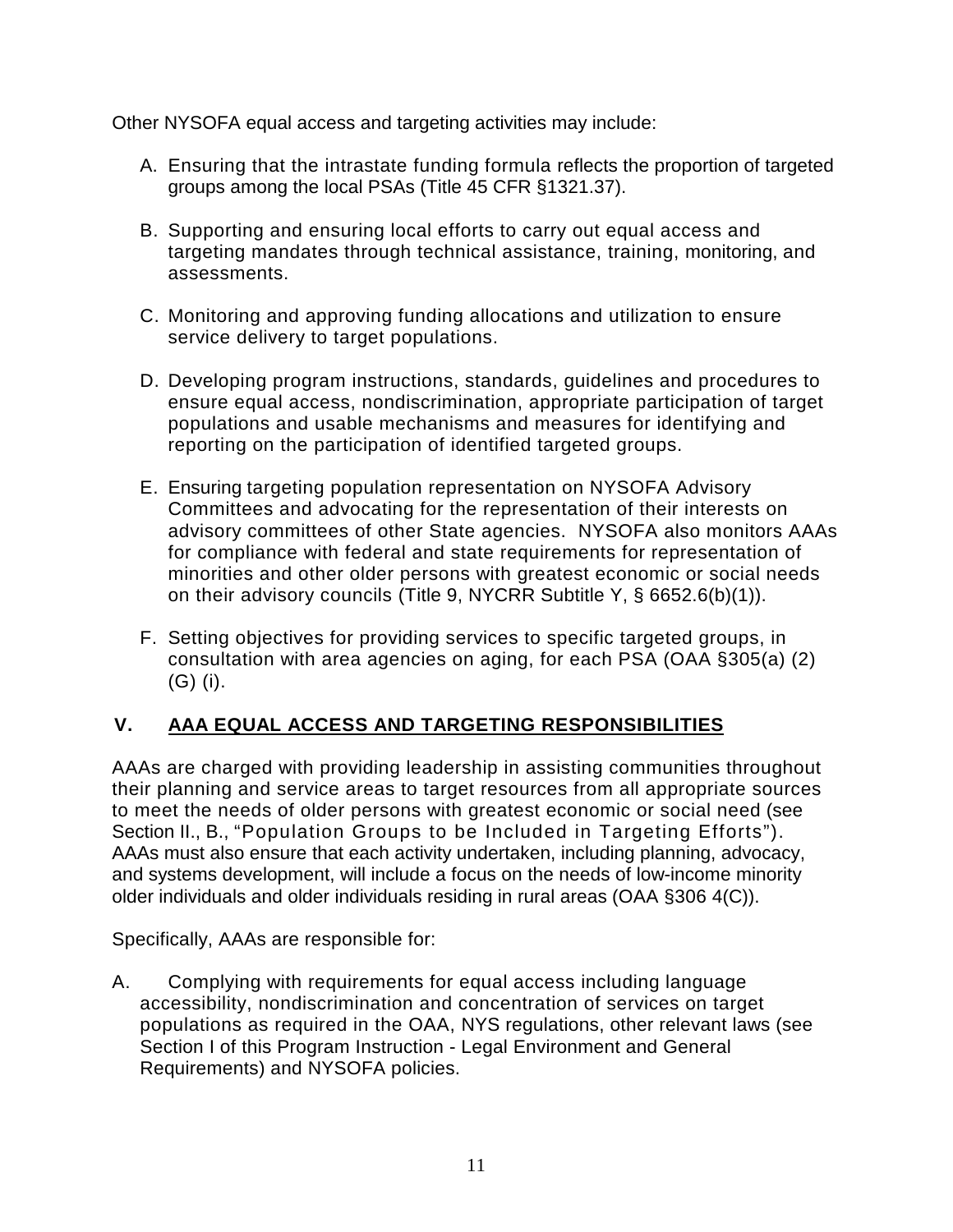- B. Requiring all aging service providers under their respective PSAs to comply with the requirements summarized in letter A., immediately above, and include these requirements in each agreement made with such providers [OAA §306(a)(4)(A)].
- C. Including in AAAs agreements with providers in their PSAs that each provider comply with requirements for concentration of services on target populations (Title 9, Subtitle Y, § 6651.2) and specify how the provider intends to meet specific objectives for satisfying the service needs of, and providing services to, low-income minority individuals, older individuals with limited English proficiency, and older individuals residing in rural areas [OAA §306(a)(4)(A)].
- D. Providing technical assistance, monitoring and periodically assessing the performance of all service providers regarding targeting, nondiscrimination and equal access issues (NYS regulations, Title 9, Subtitle Y, §6653.3).
- E. Coordinating with agencies that develop or provide services for individuals with disabilities to identify and assess the needs of older adults with disabilities, and to plan and provide services for older individuals with disabilities, with particular attention to individuals with severe disabilities, and individuals at risk for institutional placement (OAA §306 a(5)).
- F. Ensuring that all programs and sites provide maximum accessibility to those older adults in greatest economic or social need, and that new sites be free from architectural barriers that limit participation of disabled older individuals (NYS regulations, Title 9, Subtitle Y, §6652.2 (l)). Accessibility requirements include provision of services and assistive devices (including assistive technology services and devices) designed to meet the unique needs of older individuals who are disabled, and of older individuals who provide uncompensated care to their adult children with disabilities. Providers must ensure that communications with individuals with disabilities are as effective as communications with others (ADA, 28 CFR 35.160-35.164). For example, auxiliary aids and services may include:
	- For individuals who are deaf or hard of hearing: qualified interpreters, notetakers, computer-aided transcription services, written materials, telephone handset amplifiers, assistive listening systems, telephones compatible with hearing aids, closed caption decoders, open and closed captioning, telecommunications devices for deaf persons (TDDs), videotext displays, and exchange of written notes.<sup>[4](#page-11-0)</sup>

<span id="page-11-0"></span> $\overline{a}$ 

<sup>4</sup> Please note that signed languages (e.g., American Sign Language) do not follow the socio-geographic movements of spoken languages. For example, ASL is used in Puerto Rico while Spanish is the spoken language. Although English is spoken in both England and the United States, the former uses British Sign Language (BSL), which differs greatly from ASL. Mexican Sign Language (LSM) differs from the varied signed languages of Spanish-speaking countries in Latin America [\**from Certified Interpreting: The Sign Language Network website*]. Providers must work with clients who are deaf/hearing impaired to determine what signed language or other methodology would be appropriate for the client's preferred method of communication.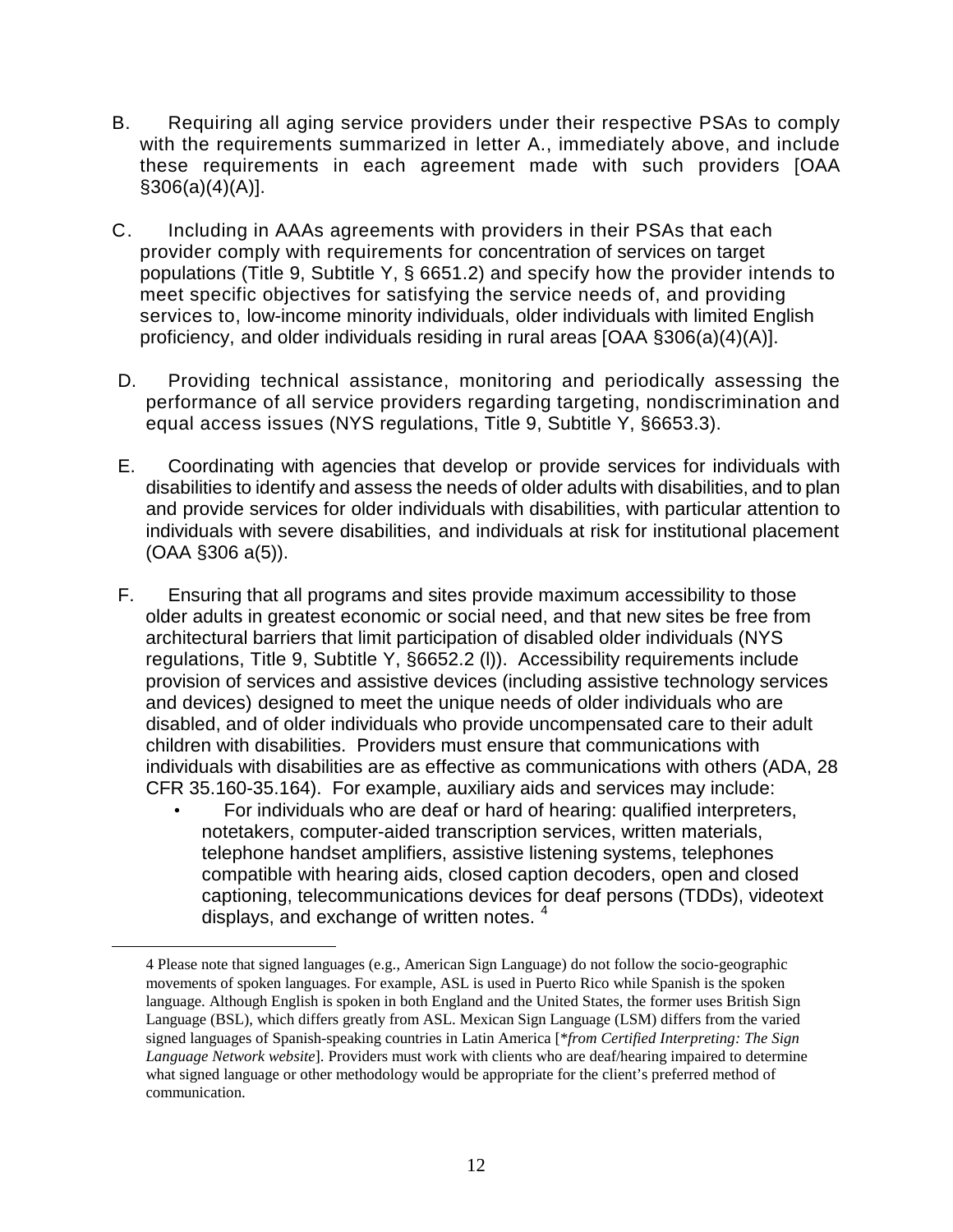- For individuals with vision impairments: qualified readers<sup>[5](#page-12-0)</sup>, taped texts, audio recordings, Brailled materials, large print materials, and assistance in locating items.
- For individuals with speech impairments: TDDs, computer terminals, speech synthesizers, and communication boards.
- G. Assuring that funds received under the OAA will be used to provide benefits and services to older individuals, giving priority to targeted groups (OAA §306 a (15)) with particular attention to low-income minority individuals, older individuals with limited English proficiency, and older individuals residing in rural areas, e.g., locate service sites in low-income and/or minority communities, subcontract for service provisions with agencies that serve consumers from targeted groups**.**
- H. Reviewing current service patterns to determine where funds can be shifted to better serve target populations and considering the proportion of targeted older adults in the population of the service area when making allocation or reallocation decisions for resources. Special targeting efforts should be undertaken with any allowable sources or new or one-time funds. OAA carryover especially that in excess of ten percent, should be viewed as a potential resource for such targeting efforts. (In granting NYSOFA approval for retention of carryover funds, the proposed use of such funds for targeting activities (including language accessibility for persons with limited English proficiency) will be a major factor considered (NYS Title 9, Subtitle Y, §6654.3 (b)).
- I. Recognizing and making public mandated responsibilities on targeting, nondiscrimination and equal access to services. This includes educating the local network on the need to provide equal access to information and services to unserved and underserved populations including the availability of free language assistance services as required by law. (**See Section VI. Language Assistance, for specific requirements for communicating with older adults with limited English proficiency (LEP)).**
- J. Ensuring equal opportunity employment practices within the AAA and by subcontractors, to promote and increase staff and volunteers representative of target populations when opportunities arise.

 $\overline{a}$ 

<span id="page-12-0"></span><sup>5</sup> A qualified reader is a person-e.g., an employee or volunteer- who reads aloud either directly to a visually impaired person who is present or onto a recording device to which a visually impaired person will later listen. The reader must be proficient enough in reading that he/she can communicate written material clearly and effectively to the visually impaired consumer. Another option may be an electronic device or application such as a screen reader, a software application that attempts to identify and interpret information displayed on a computer screen.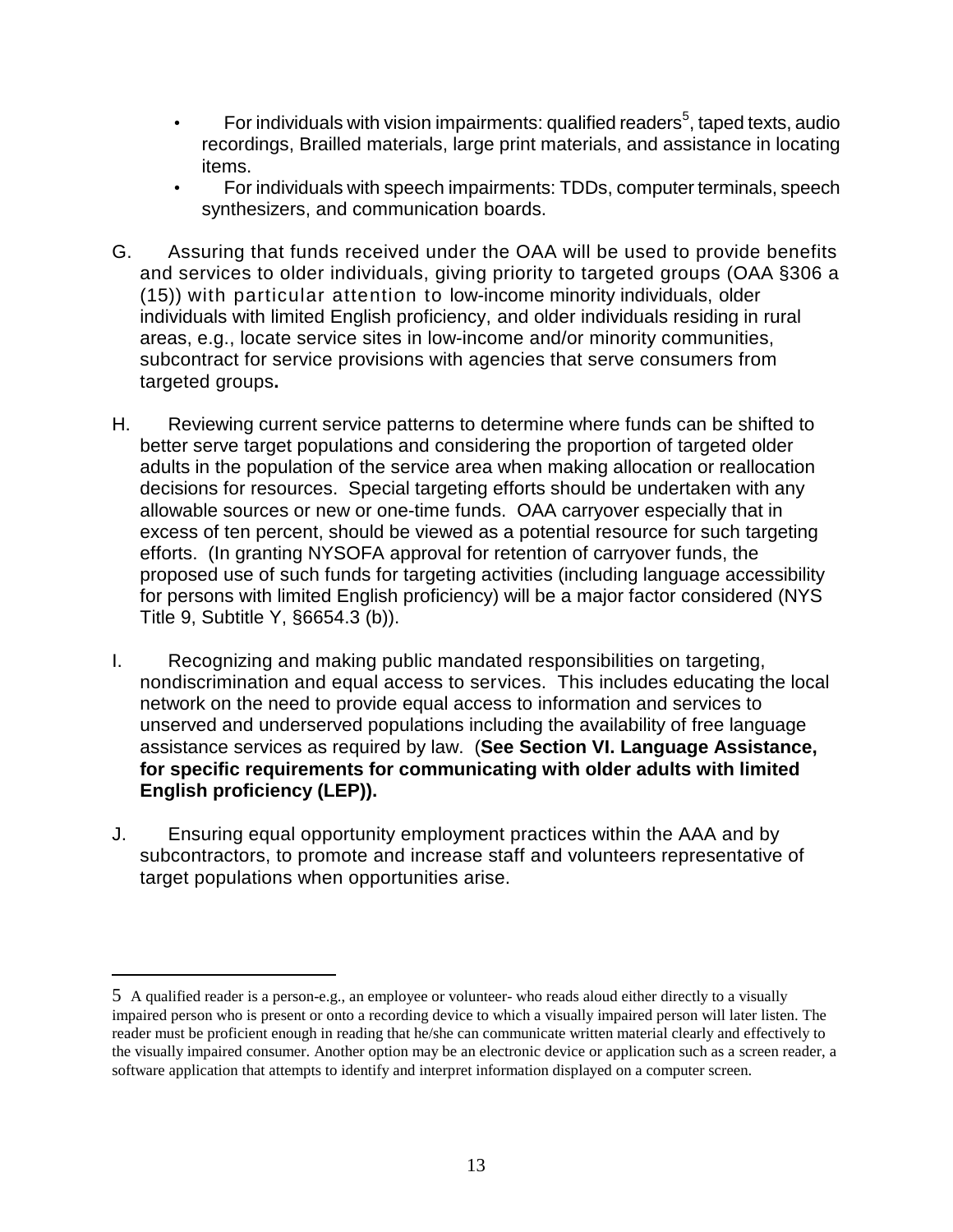- K. Including target populations in the PSA in needs assessments, planning, implementation and evaluation of programs to identify and develop specific strategies and methods to identify unmet needs of these groups.
- L. Using outreach efforts that will place special emphasis on:
	- older individuals residing in rural areas;
	- older individuals with greatest economic need (with particular attention to lowincome minority individuals and older individuals residing in rural areas);
	- older individuals with greatest social need (with particular attention to low-income minority individuals and older individuals residing in rural areas);
	- older individuals with severe disabilities;
	- older individuals with limited English proficiency;
	- older individuals with Alzheimer's disease and related disorders with neurological and organic brain dysfunction (and the caretakers of such individuals); and
	- older individuals at risk for institutional placement (OAA §306 a (4) (B))
- M. Informing the older individuals referred to in section L., above, and the caregivers of such individuals, of the availability of assistance (OAA §306 a (4)(B)). As an example, AAAs should consider participating in community, civic, cultural and other activities and programs to encourage target population participation in services.
- N. Including in outreach efforts the identification of older Native Americans in the PSA and informing such older Native Americans and their caregivers of the availability of assistance (OAA §306 (a) (11)).
- O. Ensuring minority and other targeted older adult representation on AAAs and service provider advisory committees and/or Boards of Directors and ensuring their participation in the development of targeting strategies (NYS regulations, Title 9, Subtitle Y, §Sec. 1321.57).
- P. Ensuring that subcontractors identify and serve the target population through the AAAs' provision of technical assistance, assessment, training, and monitoring (e.g., reporting requirements) and evaluating of subcontractors. Service providers must follow methods established by the AAAs.

# **VI. LANGUAGE ASSISTANCE**

# **A. Language Assistance Requirements**

Language assistance refers to the development and implementation of effective communication methods and strategies to ensure the accurate exchange of information between service providers and linguistically diverse clients. All AAAs and subcontractors are required by law to take reasonable steps to provide meaningful access to limited English proficient persons. Specifics regarding this requirement are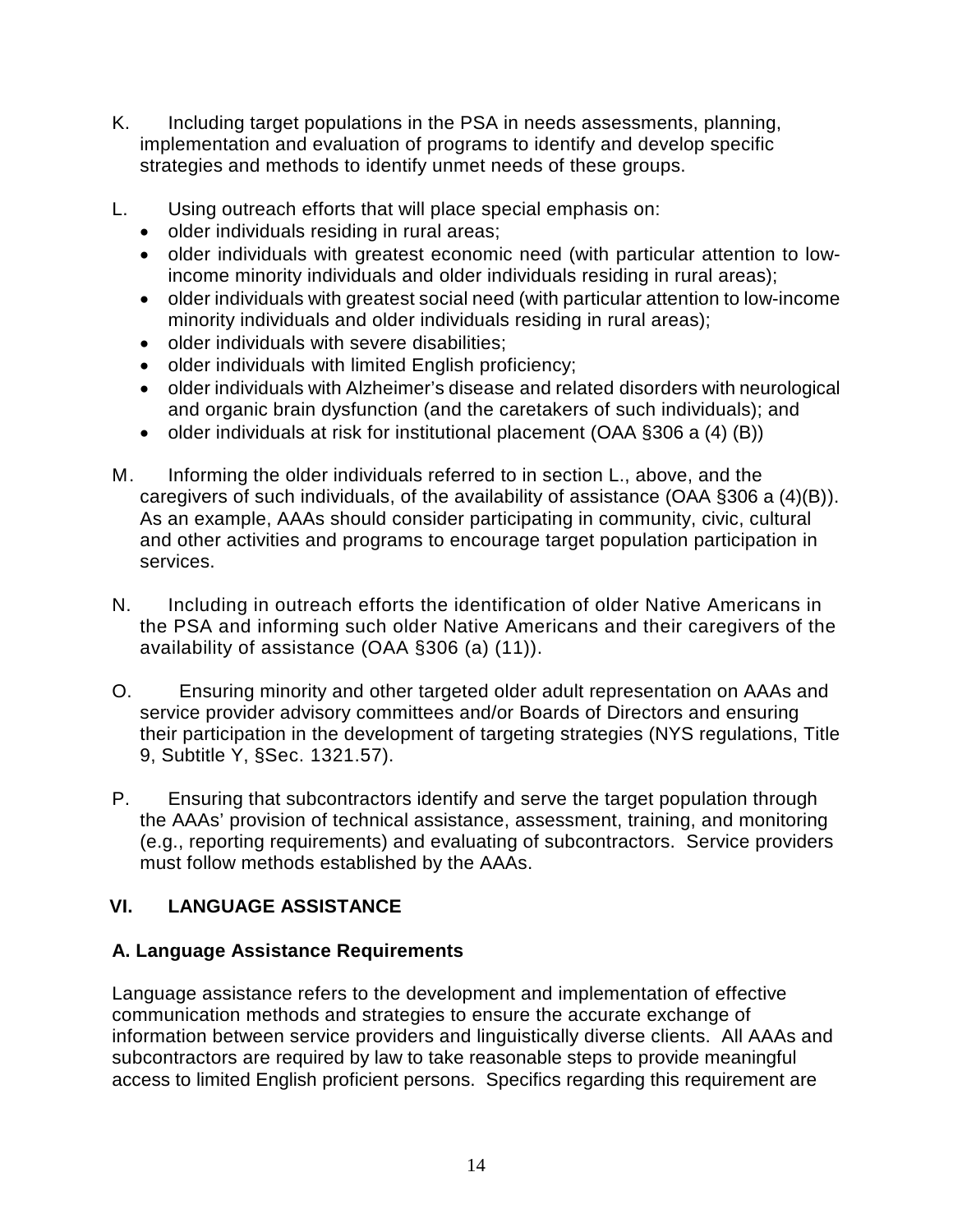summarized below and may be reviewed in more detail by using the resources listed in Section VII below. Since no single policy can include the extensive and complex information regarding many of the issues summarized in this policy, AAAs should, at a minimum, ensure they review the links to federal funding agencies' (U.S. Department of Health and Human Services (HHS) and ACL) information presented in Section VII for complete information relating to their responsibilities.

The OAA requires that any AAA with a significant number of limited English speaking older adults use staff in the delivery of outreach services that are fluent in the language spoken by a predominant number of such older individuals. The AAA is also required to designate an individual that it employs, or who is available to it on a full-time basis, whose responsibilities will include the following: taking appropriate action as may be appropriate to assure that counseling assistance is made available to older individuals with limited English speaking ability in order to assist such older individuals in participating in programs and receiving assistance under the OAA; and providing guidance regarding cultural sensitivities and linguistic and cultural differences to individuals engaged in the delivery of supportive services under the area plan 42 U.S.C. Sec. 3027(a)(15).

Additionally, consistent with the Civil Rights Act of 1964, Title VI, the Title VI regulations, federal Executive Order 13166, and the NYS Human Rights Law, all aging services providers, are obligated to provide reasonable, timely, and appropriate language assistance to the limited English proficiency (LEP) populations each serves. In certain circumstances, failure to ensure that LEP persons can effectively participate in or benefit from federally assisted programs and activities may violate the prohibition under Title VI, CRA, 42 U.S.C. 2000d and Title VI regulations against national origin discrimination.<sup>[6](#page-14-0)</sup>

Under the above referenced laws and regulations, providers in service areas with significant numbers of older adults with LEP may be required to provide a range of language assistance options (e.g., see the four factor analysis described below ). However, even in service areas with smaller numbers of consumers with LEP, every older adult with LEP (and/or caregivers) seeking aging services must receive timely language accessibility services. Timeliness means that persons with LEP receive communications and services in a manner that does not require delays appreciably greater than experienced by English proficient persons.

#### **Mandated Action:**

**Therefore, all AAAs must, at a minimum, establish a telephonic interpretation service contract or similar community arrangement with a language interpretation services provider of their choice by October 1, 2012. All aging services staff with public contact must be aware of, and trained in the timely and appropriate use of,** 

<span id="page-14-0"></span> $\overline{a}$ 6 Based on **HHS/AoA(now ACL)** Guidance to Federal Financial Assistance Recipients regarding Title VI Prohibition Against National Origin Discrimination Affecting Limited English Proficient Persons.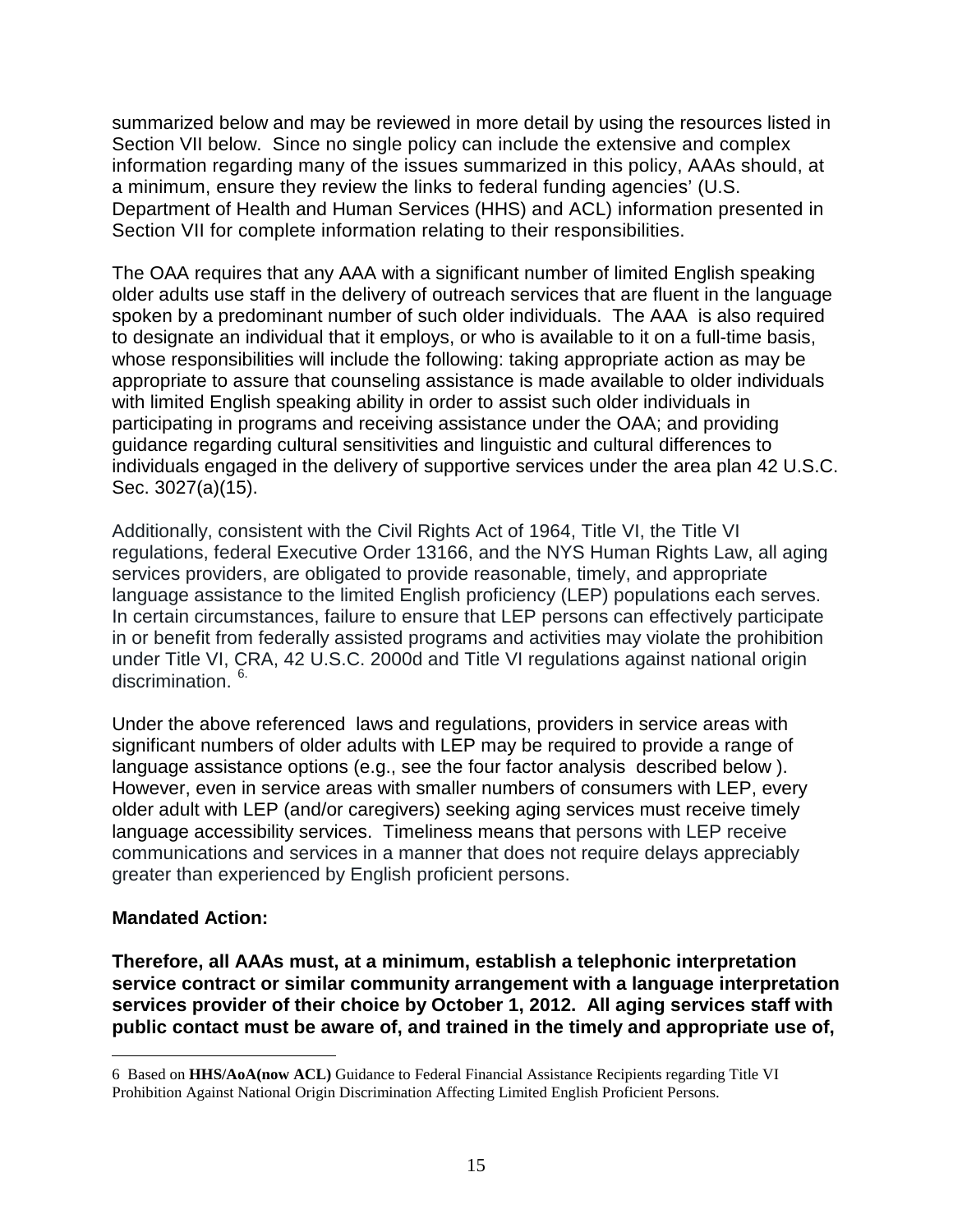**these language services. Please see,** *B. Providing Meaningful Access to Persons with LEP***, below, for further information.** 

**Each AAA will be required to report on the telephonic interpretation service which it has established in its Annual Implementation Plan under the section entitled, "Demographic Data and Targeting Objectives".**

# **B. Providing Meaningful Access to LEP persons**

## **Four Factor Analyses**

All recipients of federal funds, which include AAAs and subcontractors providing aging services, are required to take reasonable steps to ensure meaningful access to their programs and activities by LEP persons. While designed to be a flexible and factdependent standard, the starting point is an individualized assessment and analysis that balances the four factors below. The results of this assessment should be used to develop the AAA's plan to provide timely and appropriate language services to consumers with LEP.

- 1. **The number or proportion of LEP persons eligible to be served or likely to be encountered by the program:** the greater the number or proportion of LEP persons in the PSA, the more likely language services are needed and the greater the obligation to provide language assistance services. In conducting the analysis, include LEP populations eligible for programs or activities that may be underserved because of existing language barriers.
- 2. **The frequency with which LEP individuals come in contact with the program:** providers should assess, as accurately as possible, the frequency with which they have or **should have** contact with LEP individuals from different language groups seeking assistance. The more frequent the contact with a particular language group, the more likely that enhanced language services in that language are needed. In applying this standard, providers should consider whether appropriate outreach to LEP persons could increase the frequency of contact with LEP language groups. If an LEP individual accesses a program, activity, or service on a daily basis, a provider has greater duties than if an LEP individual's contact with the program, activity, or service is unpredictable or infrequent. However, if an AAA or subcontracted provider serves LEP persons on an unpredictable or infrequent basis this balancing analysis should still be used to determine what to do if an LEP individual seeks services under the program in question. As noted above under **VI., A. Language Assistance Requirements,** at a minimum, aging services providers must have a telephonic language interpretation service available to obtain immediate interpreter services.
- 3. **The nature and importance of the program, activity, or service provided by the program to people's lives:** identify the programs, services, or activities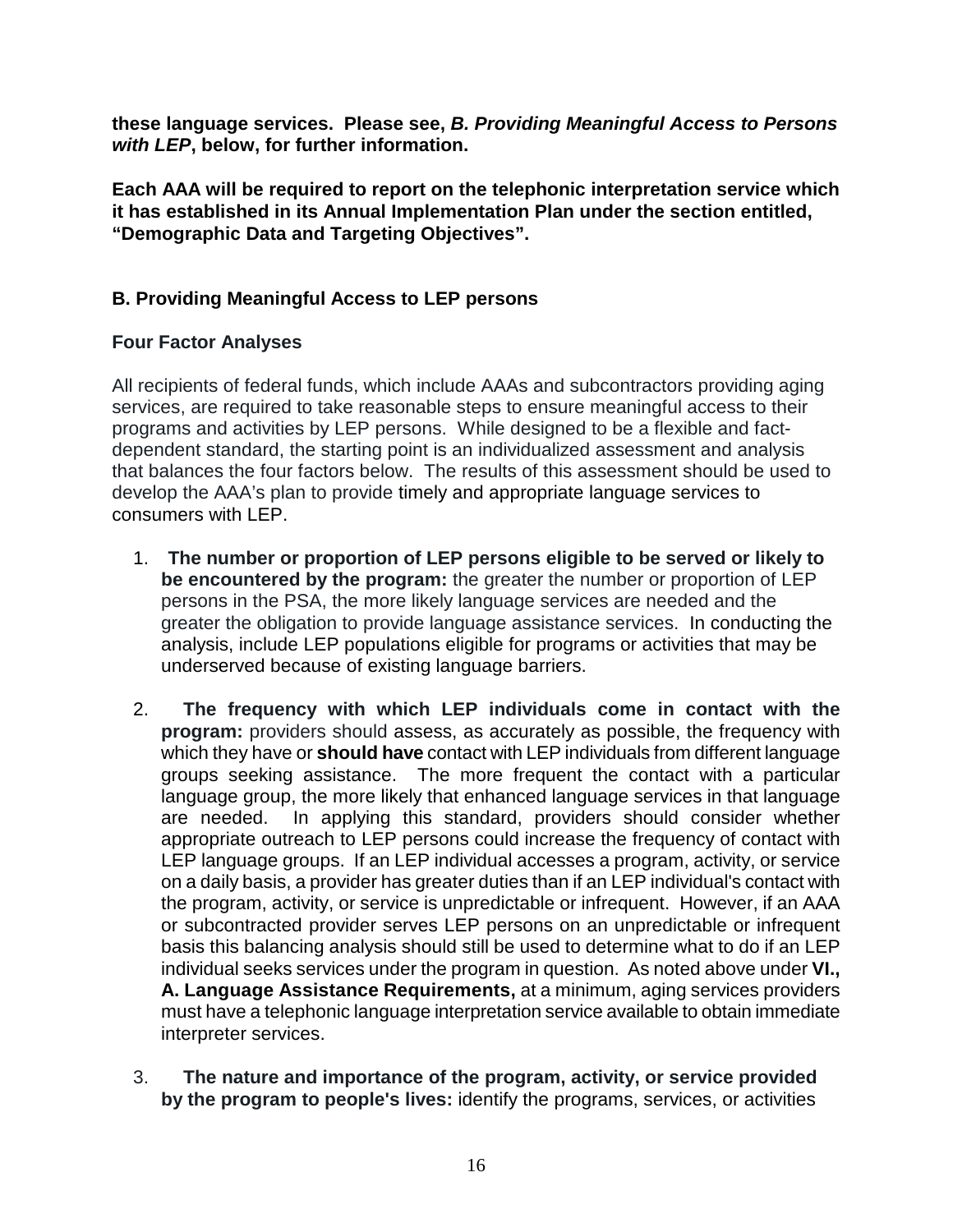that would have a serious consequence if language barriers prevented LEP persons' access to them. Responsibility to provide language assistance would be greater for such critical services.

4. **The resources available to the provider/ agency, and costs**: explore the most cost-effective means of delivering competent and accurate language services. Provider organizations with limited resources may find that entering into a bulk telephonic interpretation service contract will prove cost effective.

After applying the above four-factor analysis, an aging services provider may identify different language assistance measures for the different types of programs or activities in which it engages. Some services will be more important than others and/or have greater impact on or contact with LEP persons, and thus may require more in the way of language assistance. Providers should ensure that staff who may encounter clients with LEP are aware of, and use, the organization's plan to provide language assistance that is developed based on the four factor analysis. The flexibility that providers have in addressing the needs of the LEP populations they serve does not diminish, and should not be used to minimize, the legal obligation that the language assistance needs be addressed to provide meaningful access to services for LEP persons. **AAAs must also ensure that LEP persons are informed of the availability of language assistance, free of charge, by providing written notice in languages LEP persons will understand at service locations. [7](#page-16-0)**

## **Interpretation and Translation**

Interpretation involves the immediate communication of meaning from one language (the source language) into another (the target language). An interpreter conveys meaning orally, while a translator conveys meaning from written text to written text. As a result, interpretation requires skills different from those needed for translation.

Interpreting is a complex task that combines several abilities beyond language competence in order to enable delivery of an effective professional interpretation in a given setting. Consequently, extreme care must be exercised in selecting interpreters and interpreting duties should be assigned to individuals within their performance level. Command of at least two languages is prerequisite to any interpreting task. The interpreter must be able to (1) comprehend two languages as spoken and written (if the language has a script), (2) speak both of these languages, and (3) choose an expression in the target language that fully conveys and best matches the meaning of the source language.<sup>[8](#page-16-1)</sup>

There are a number of steps that can assist in providing oral language assistance. They range from hiring bilingual staff or staff interpreters competent in the skill of interpreting, to contracting with qualified outside in-person or telephonic interpreter services, to arranging formally for the services of qualified voluntary community

 $\overline{a}$ 

<span id="page-16-0"></span><sup>7</sup> Ibid-see footnote 6

<span id="page-16-1"></span><sup>8</sup> Ibid-see footnote 6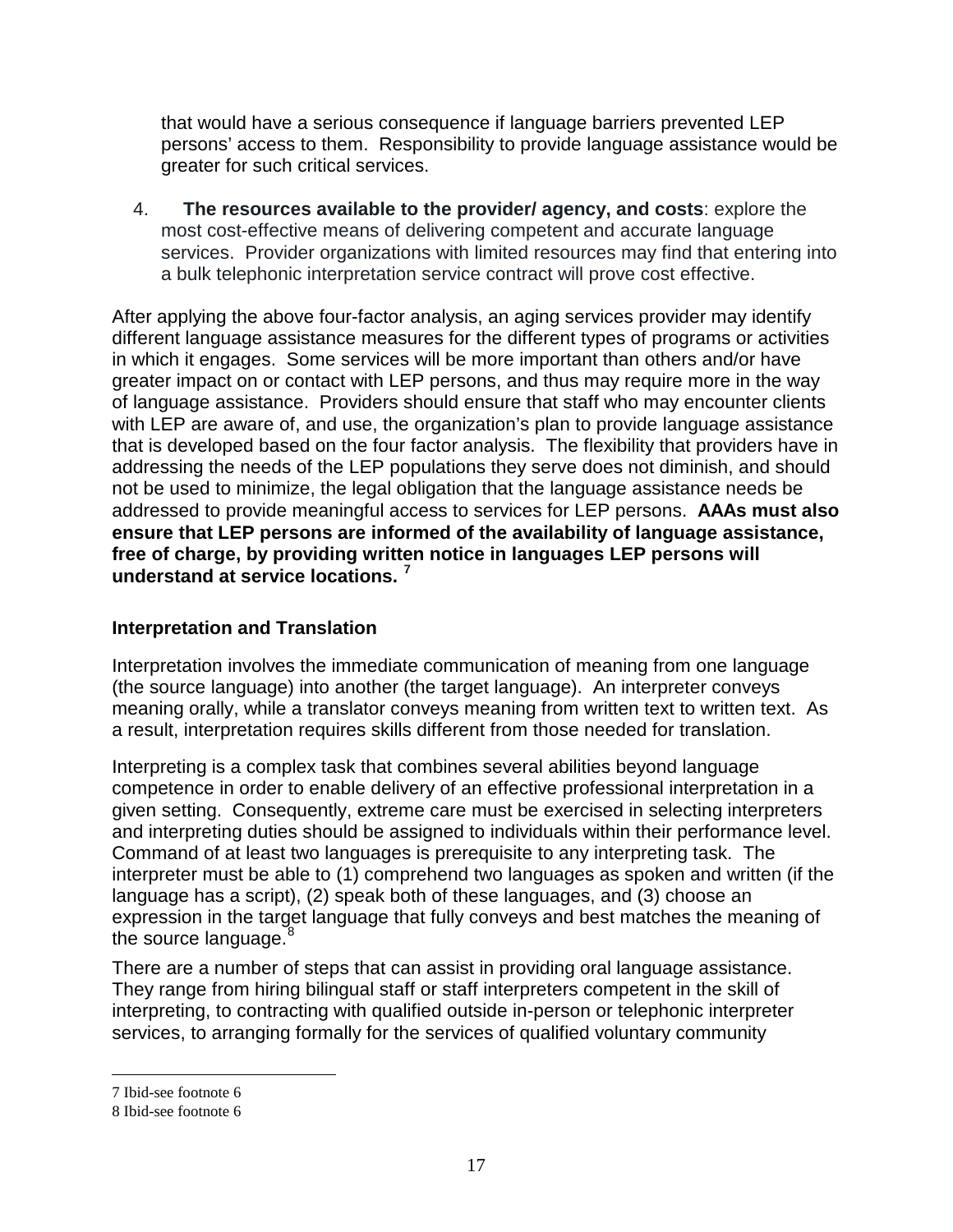interpreters who are bound by confidentiality agreements. Generally, it is **not acceptable** for AAAs to require, or rely upon, an LEP individual's family members or friends to provide the interpreter services for reasons relating to confidentiality, objectivity, and competence in the interpretation process. The service provider should meet its obligations to provide language assistance by supplying competent language services free of cost and notifying the client that such assistance is available. In rare emergencies, the service provider may have to rely on an LEP person's family members or other persons whose language skills and competency in interpreting have not been established. Proper planning and implementation is important in order to ensure that those situations rarely occur.<sup>[9](#page-17-0)</sup>

Written materials routinely provided in English also may require translation into regularly encountered languages other than English. It is particularly important to ensure that vital documents are translated into the non-English language of each regularly encountered LEP group eligible to be served or likely to be affected by the program or activity. A document is considered vital if it contains information that is critical for obtaining federal services and/or benefits, or is required by law. Vital documents include, for example: applications, consent and complaint forms; notices of rights, notices advising LEP persons of the availability of free language assistance; and letters or notices that require a response from the client or caregiver(s). Non-vital information includes documents that are not critical to access benefits and services.<sup>[10](#page-17-1)</sup> Vital documents must be translated when a significant number or percentage of the population eligible to be served, or likely to be directly affected by the program/activity, needs services or information in a language other than English for effective communication. For many larger documents, translation of only the vital information contained within the document will suffice and the documents need not be translated in their entirety.<sup>[11](#page-17-2)</sup>

## **Identifying LEP Persons and Their Language**

In the service setting, providers should promptly identify the language and communication needs of the LEP client and obtain timely and appropriate interpretation services using the method(s) chosen by the provider based on the four factor analysis, e.g., contact bilingual staff or use telephonic interpretation service. If necessary, staff may use a language identification card (e.g., "I speak cards," available online at www.lep.gov) or posters to determine the language. In addition, when records are kept

 $\overline{a}$ 

<span id="page-17-0"></span><sup>9</sup> Ibid-see footnote 6

<span id="page-17-1"></span><sup>10</sup> Ibid-see footnote 6

<span id="page-17-2"></span><sup>11</sup> Ibid-see footnote 6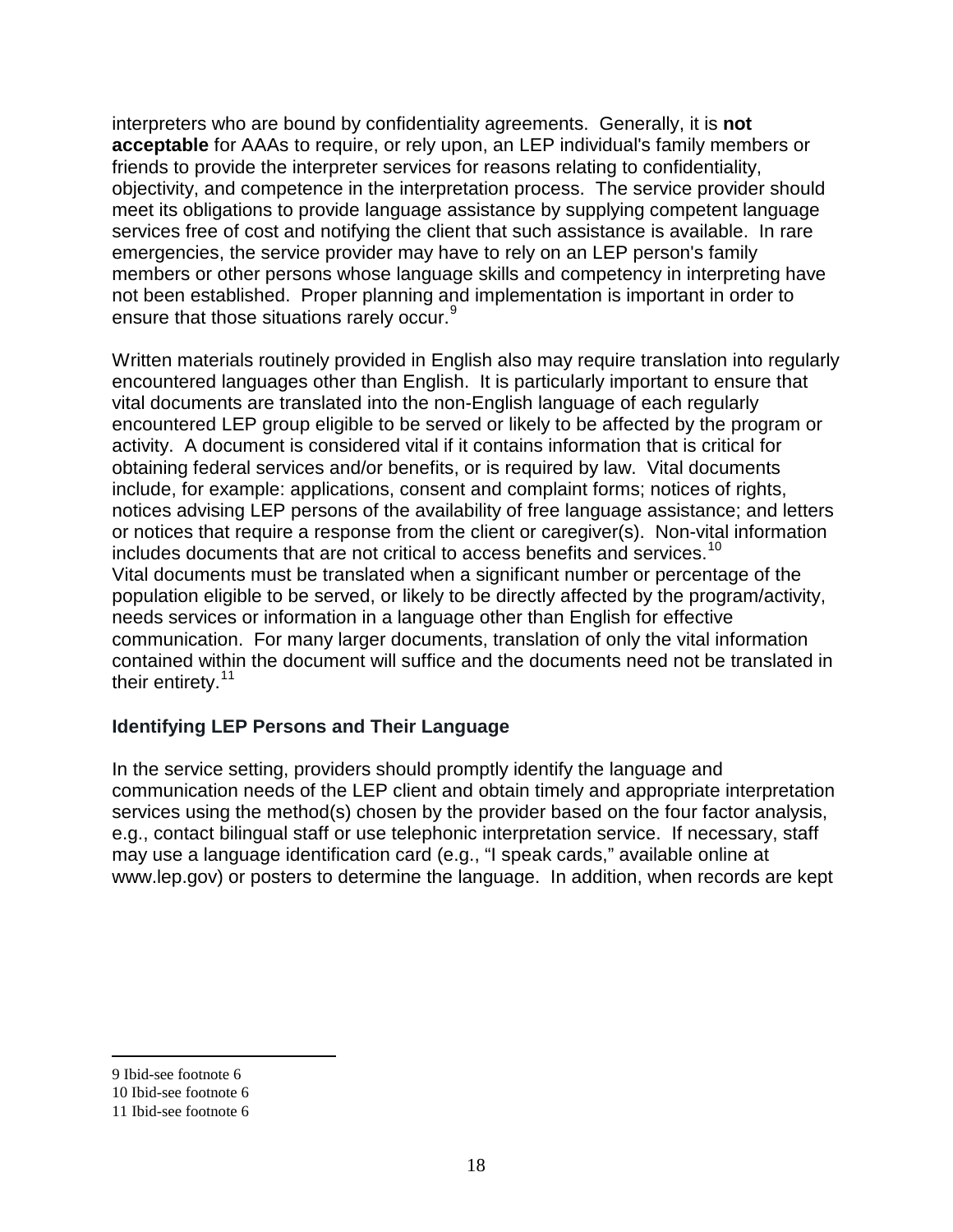of past interactions with clients or family members, the language used to communicate with the LEP person(s) should be included as part of the record.<sup>[12](#page-18-0)</sup>

# **VII. RESOURCES FOR TECHNICAL ASSISTANCE**

In addition to the assigned Aging Service Representative, NYSOFA's Director of Equal Opportunity and Diversity Management is a resource for information and technical assistance regarding equal access and targeting issues (518) 473-7342. Additionally, the resources listed below will also assist AAAs to increase their knowledge concerning their responsibilities and implementation strategies in these areas.

### **A.** *US DEPARTMENT OF HEALTH AND HUMAN SERVICES* **(HHS- includes and applies to entities funded by the US Administration on Community Living (ACL)), e.g., NYSOFA, AAAs and subcontracted providers:**

**1. Guidance to Federal Financial Assistance Recipients regarding Title VI Prohibition Against National Origin Discrimination Affecting Limited English Proficient Persons-** Link:

**[http://www.hhs.gov/ocr/civilrights/resources/specialtopics/lep/policyguidancedoc](http://www.hhs.gov/ocr/civilrights/resources/specialtopics/lep/policyguidancedocument.html) [ument.html](http://www.hhs.gov/ocr/civilrights/resources/specialtopics/lep/policyguidancedocument.html)**

- **2. HHS Office of Minority Health**
	- **a. Cultural competency** Link:

 $\overline{a}$ 

**<http://minorityhealth.hhs.gov/templates/browse.aspx?lvl=1&lvlID=3>**

# **b. Health Related Information on Minority Populations**-Link:

**<http://minorityhealth.hhs.gov/templates/browse.aspx?lvl=1&lvlID=5>**

# *B. UNITED STATES ADMINISTRATION ON COMMUNITY LIVING (ACL) RESOURCES*

1. **Diversity Toolkit:** consists of a four-step process and a questionnaire that assists the Aging Services Network and its partners with every stage of program planning, implementation, and delivery of diverse population services- Link:

<span id="page-18-0"></span><sup>12</sup> Based on U.S. Department of Health & Human Services, **Policy And Procedures For Communication With Persons With Limited English Proficiency.**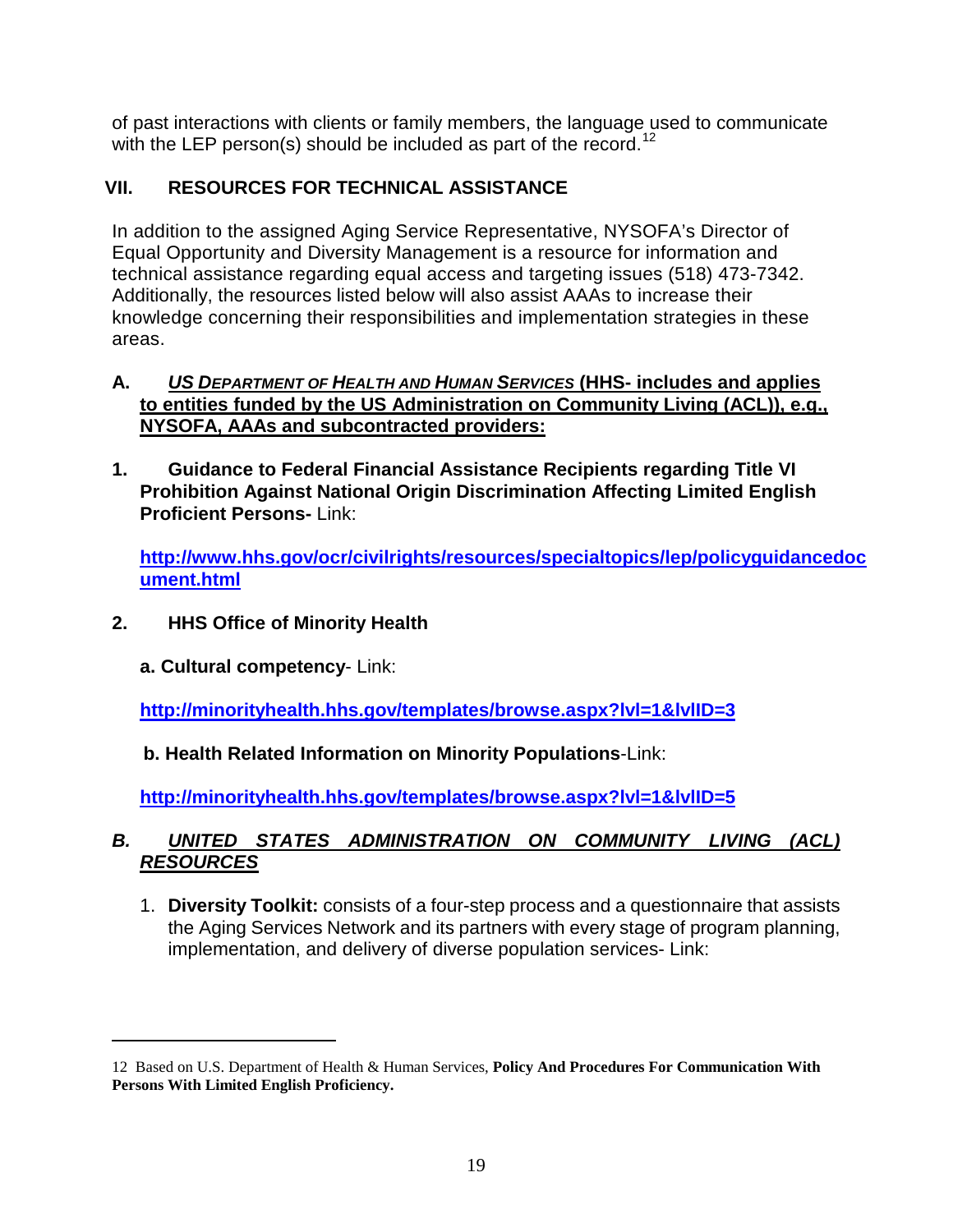**[http://www.aoa.gov/AoARoot/AoA\\_Programs/Tools\\_Resources/DOCS/AoA\\_Diversi](http://www.aoa.gov/AoARoot/AoA_Programs/Tools_Resources/DOCS/AoA_DiversityToolkit_full.pdf) [tyToolkit\\_full.pdf](http://www.aoa.gov/AoARoot/AoA_Programs/Tools_Resources/DOCS/AoA_DiversityToolkit_full.pdf)**

2. **ACL General Diversity Information including, [Cultural Competency,](http://www.aoa.gov/AoARoot/AoA_Programs/Tools_Resources/diversity.aspx#cultural) [Translated](http://www.aoa.gov/AoARoot/AoA_Programs/Tools_Resources/diversity.aspx#translated)  [Materials,](http://www.aoa.gov/AoARoot/AoA_Programs/Tools_Resources/diversity.aspx#translated) [Lesbian, Gay, Bisexual and Transgender \(LGBT\)](http://www.aoa.gov/AoARoot/AoA_Programs/Tools_Resources/diversity.aspx#LGBT)** issues- Link:

**[http://www.aoa.gov/AoARoot/AoA\\_Programs/Tools\\_Resources/diversity.aspx](http://www.aoa.gov/AoARoot/AoA_Programs/Tools_Resources/diversity.aspx)**

**3. ACL Information on Civil Rights and Equal Access**: **includes information on Civil Rights, [Limited English Proficiency,](http://www.aoa.gov/AoARoot/AoA_Programs/Tools_Resources/civil_rights.aspx#limited) [Citizenship/Alien Status-](http://www.aoa.gov/AoARoot/AoA_Programs/Tools_Resources/civil_rights.aspx#citizenship)** Link:

**http://www.aoa.gov/AoARoot/AoA\_**[Programs/Tools\\_Resources/civil\\_rights.aspx](http://www.aoa.gov/AoARoot/AoA_Programs/Tools_Resources/civil_rights.aspx)

**4. ACL Unofficial Compilation of Older Americans Act**, as amended in 2006- Link:

**[http://www.aoa.gov/aoaroot/aoa\\_programs/oaa/oaa\\_full.asp](http://www.aoa.gov/aoaroot/aoa_programs/oaa/oaa_full.asp)**

**C.** *STANFORD SCHOOL OF MEDICINE: STANFORD GERIATRIC EDUCATION CENTER:* **Curriculum in Ethnogeriatrics (free, online):** provides basic concepts in culturally competent care and information designed to increase providers' awareness of specific cultural, racial, ethnic, and tribal influences on health related cultural traditions, beliefs and values- Link:

**<http://www.stanford.edu/group/ethnoger/>**

# *D. AMERICANS WITH DISABILITIES ACT (ADA) TITLE II AND III REQUIREMENTS :*

1. **Title II of the ADA** covers all of the services, programs, and activities conducted by public entities (state and local governments, departments, agencies, etc. - Link:

**<http://www.ada.gov/taman2.html#II-1.3000>**

2. **Title III** covers private entities, including nonprofits that are considered places of public accommodation that would include, but are not limited to, health related offices and senior centers - Link:

**<http://www.ada.gov/taman3.html>**